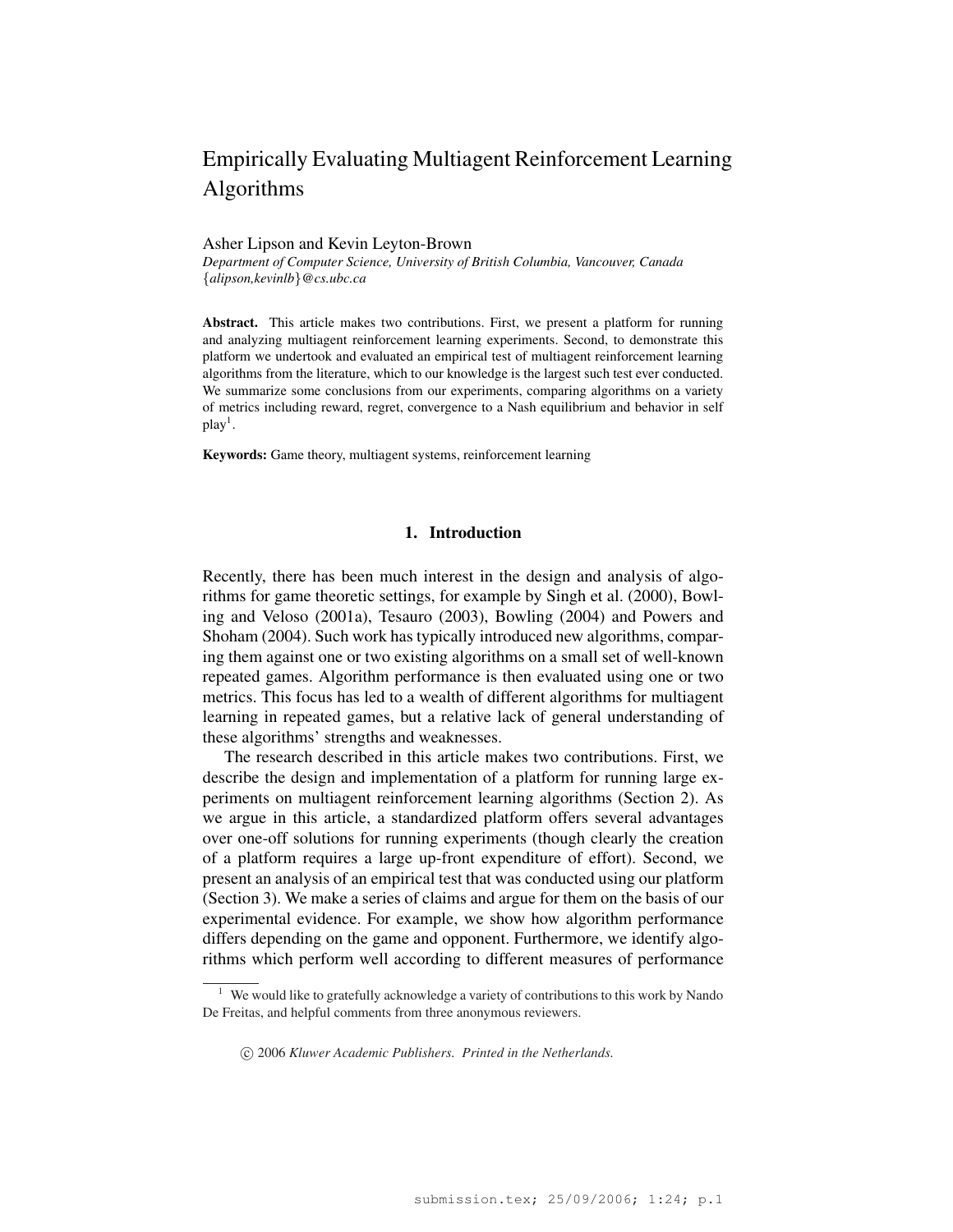such as the amount of reward attained by the agent and whether the agent converges to playing a Nash equilibrium strategy. This article describes work which is presented in more detail in Lipson (2005).

### 1.1. SETTING

In this article we consider two-player repeated games—an environment in which a single normal-form game (or "stage game") is played repeatedly by a pair of self-interested agents<sup>1</sup>. Our environment is thus game theoretic; readers desiring an introduction to the topic should consult e.g., (Fudenberg and Tirole, 1991; Osborne and Rubinstein, 1994; Fudenberg and Levine, 1999). A game can be understood as having a set of game-theoretic properties including the set of Nash equilibria, the set of strategies that survive iterated removal of dominated strategies, Pareto-optimal outcomes and safety levels. In a given stage game agents are aware of the past history (actions that were played in previous stage games) but are not aware of which strategy their opponent will play in the current stage game or which algorithm the opponent is using to determine this strategy. This assumption is based on the principle that an agent's strategy should be based on observing the opponent's play, rather than on knowledge of the opponent's internal state.

# 1.2. RELATED WORK: MULTIAGENT REINFORCEMENT LEARNING **ALGORITHMS**

Fundamentally, a main goal of our work is to deepen our understanding of the empirical behavior of multiagent reinforcement learning algorithms. In this section we give high-level descriptions of the algorithms we studied along with pointers to papers which give more information about each algorithm.

### 1.2.1. *Fictitious Play*

Fictitious play is the earliest example of a learning algorithm for repeated games (Brown, 1951). The agent observes the actions of her opponent and estimates the opponent's mixed strategy by counting the number of times the opponent has played each of her actions so far. The agent then chooses to play the action (i.e., the pure strategy) that maximizes her expected payoff given her estimate of the opponent's strategy. The updates and strategy are as follows:

 $1$  One might also be interested in broader classes of stochastic games, or games with incomplete information. We did not pursue either direction, since in neither setting does there exist a widely-used distribution of benchmark games upon which to test. Considering such games would be a worthwhile topic for future work.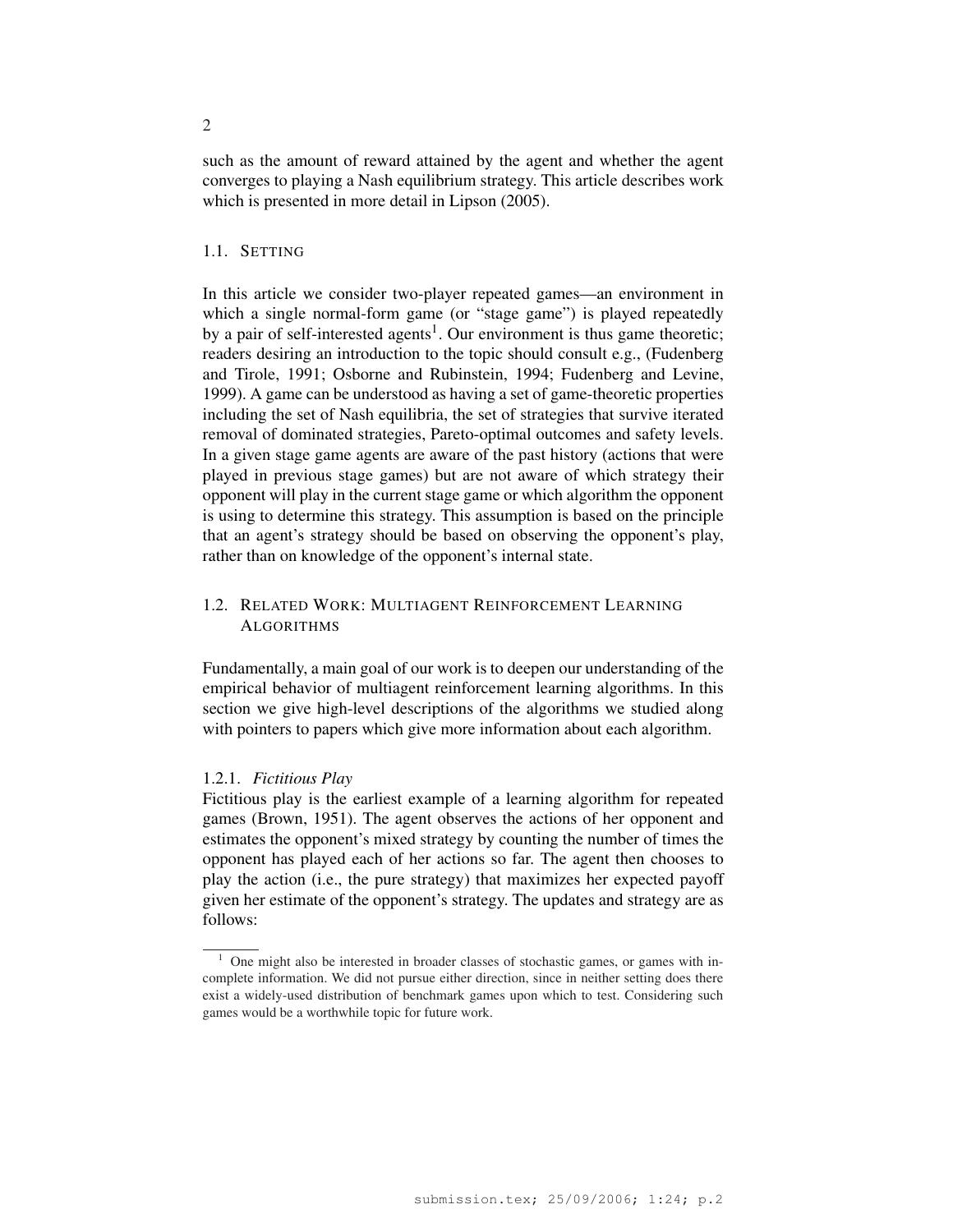$-$  At time  $t+1$ , the player selects a best response pure strategy *overlinea*<sub> $t+1$ </sub> to the estimate of the opponent's strategy  $\hat{C}_t$ :

$$
\overline{a}_{t+1} = br_i(\hat{C}_t) = \arg\max_{a_i} E[u_i(\hat{C}_t, a_i)]
$$

− The player then updates her estimate of the opponent's strategy based on the opponent's action  $o_{t+1}$ :

$$
C_{t+1} = C_t + e_{o_{t+1}};
$$
  $\hat{C}_{t+1}$  = normalize $(C_{t+1})$ .

# 1.2.2. *Q-Learning*

One of the most popular reinforcement learning approaches in single agent environments is Q-learning (Watkins and Dayan, 1992), in which the agent does not know what rewards are assigned to actions. Q-learning repeatedly takes actions and obtains rewards, thereby learning a policy. Specifically, at each iteration/time step the agent does an update based on the state s she is in, the action a taken and the obtained reward  $r(s, a)$ . Let  $Q(s, a)$  be the discounted value of taking action  $\alpha$  in state  $s$  and  $s'$  is the new state that is the agent finds herself in after taking action  $a$ . The update at each step is then:

$$
Q(s, a) = (1 - \alpha)Q(s, a) + \alpha[r(s, a) + \gamma \max_{a'} Q(s', a')].
$$

The value of state s is  $V(s) = \max_a Q(s, a)$  and the policy is  $\pi(s) =$  $\arg \max_a Q(s, a)$ .  $\gamma$  is the discount factor and  $\alpha$  is the learning rate, which is traditionally decayed over time. It can be shown that if  $\alpha$  is decayed and each action is played in each state an infinite number of times, then  $Q(s, a)$ is guaranteed to converge to the optimal  $Q^*(s, a)$  (Kaelbling et al., 1996).

Q-learning can be used as a learning algorithm in multiagent environments. However, note that doing so ignores the presence of an opponent, and so violates the stationarity assumption necessary to the theoretical guarantees upon which the algorithm is built. Nevertheless, this is not an altogether unreasonable idea—for example, if Q-learning converges in self play, it is easy to show that it will have converged to a Nash equilibrium.

### 1.2.3. *Minimax-Q*

There have also been efforts to extend the ideas behind Q-learning to multiagent environments by taking the opponent's actions into account and storing discounted Q-values for the joint actions of the agent and its opponent. Minimax-Q (Littman, 1994) is one such approach. Instead of computing a Q-value  $Q(s, a)$  over the state and action, the algorithm computes a Q-value  $Q(s, a, o)$  over the state, action and opponent's action, with o representing the opponent's action at a given iteration. The  $\max_a$  operation in Q-learning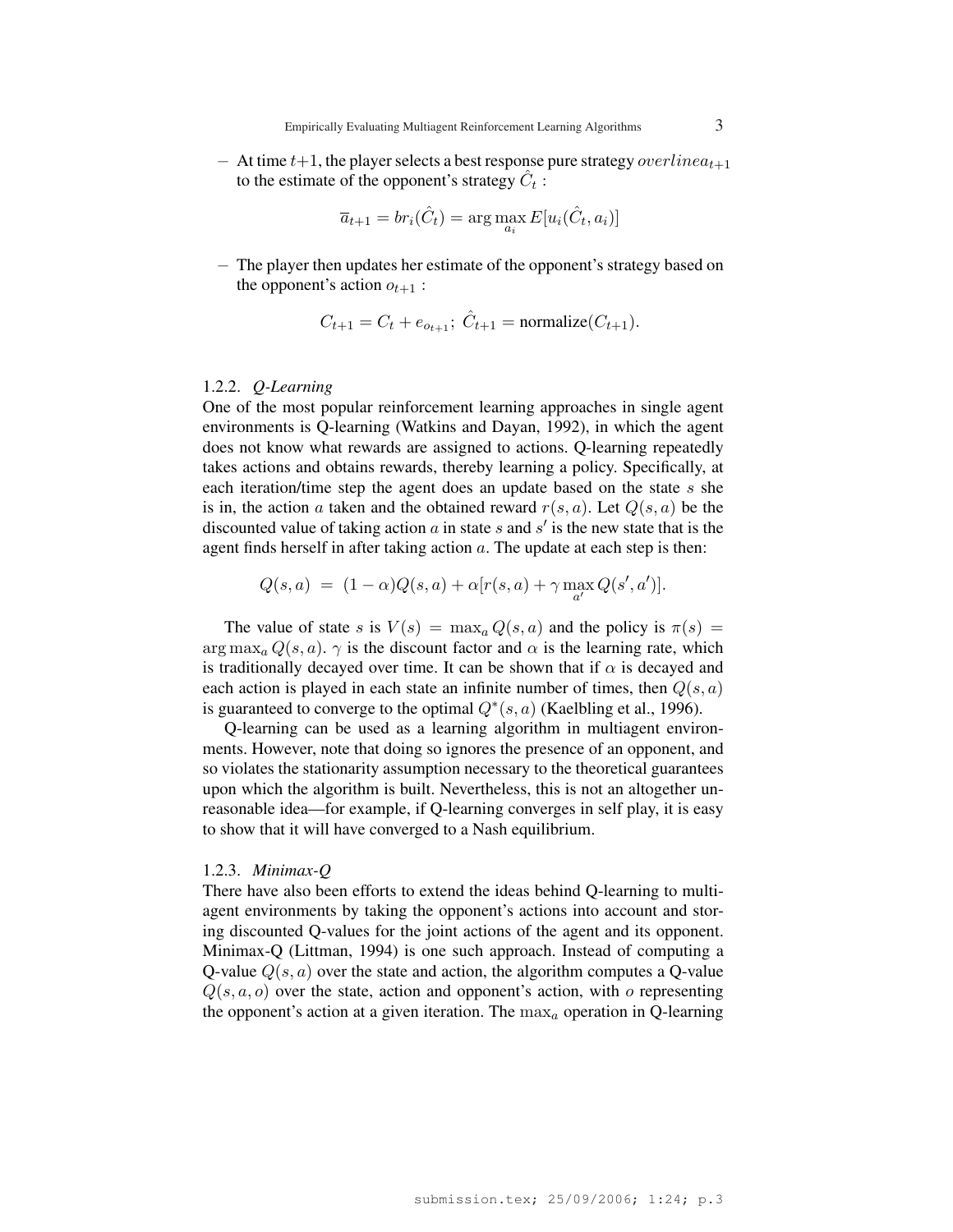is replaced by a  $\max_a \min_o$  operation in minimax-Q, which means that the agent plays a safety level (or "max-min") strategy.

Minimax-Q-IDR is an algorithm which iteratively removes dominated strategies from the game matrix and then applies the minimax-Q algorithm to the reduced game. We are not aware of any other published work that discusses this algorithm, though the idea is straightforward.<sup>2</sup>

### 1.2.4. *Win-or-Learn-Fast*

The Infinitesimal Gradient Ascent (IGA) algorithm (Singh et al., 2000) is a policy search reinforcement learning algorithm for single-agent settings. Bowling and Veloso (2001a) used a so-called Win-or-Learn-Fast (WoLF) heuristic with IGA to produce the WoLF-IGA algorithm. The idea is to use a variable step size that changes according to how well an agent is doing. If an agent is achieving high payoffs (relative to a Nash equilibrium) she uses a small step size, thereby slowing down her learning rate. If the agent is doing badly then she uses a larger step size, allowing her to adapt faster.

An improved version of WoLF-IGA does not compare performance to a Nash equilibrium, but rather keeps track of the agent's regret with respect to the counterfactual possibility of having played a stationary pure strategy (Bowling, 2004). This version, GIGA-WoLF, offers the theoretical guarantee that long-run regret will not be positive. This algorithm does not directly utilize a variable step size, but rather the step size is affected by the magnitude of the gradient.

## 1.2.5. *Global Stochastic Approximation*

Global Stochastic Approximation (GSA) (Spall, 2003) draws on ideas from annealing and stochastic approximation. It is very similar to IGA, but adds a random perturbation term to the stochastic approximation update equation. This adds some "jumps" to the update equation in order to explore the space and avoid local maxima. To our knowledge, the GSA algorithm has not previously been applied to a repeated game setting.

# 1.2.6. *Alternative Algorithms*

We have not implemented all algorithms that have been used in repeated game research. This includes the work of Yoav Shoham (Shoham et al., 2004; Shoham et al., 2006), Rob Powers (Powers and Shoham, 2004; Powers and Shoham, 2005) and Thuc Vu (Vu et al., 2005) who have presented algorithms for learning against specific classes of opponents, in addition to critically looking at the direction of research in multiagent learning.

Though we have presented a number of different metrics, we have not covered all of the possible equilibrium types. Algorithms such as Nash-Q

 $2$  Note that while minimax-Q generalizes straightforwardly to stochastic games, minimax-Q-IDR does not have this property.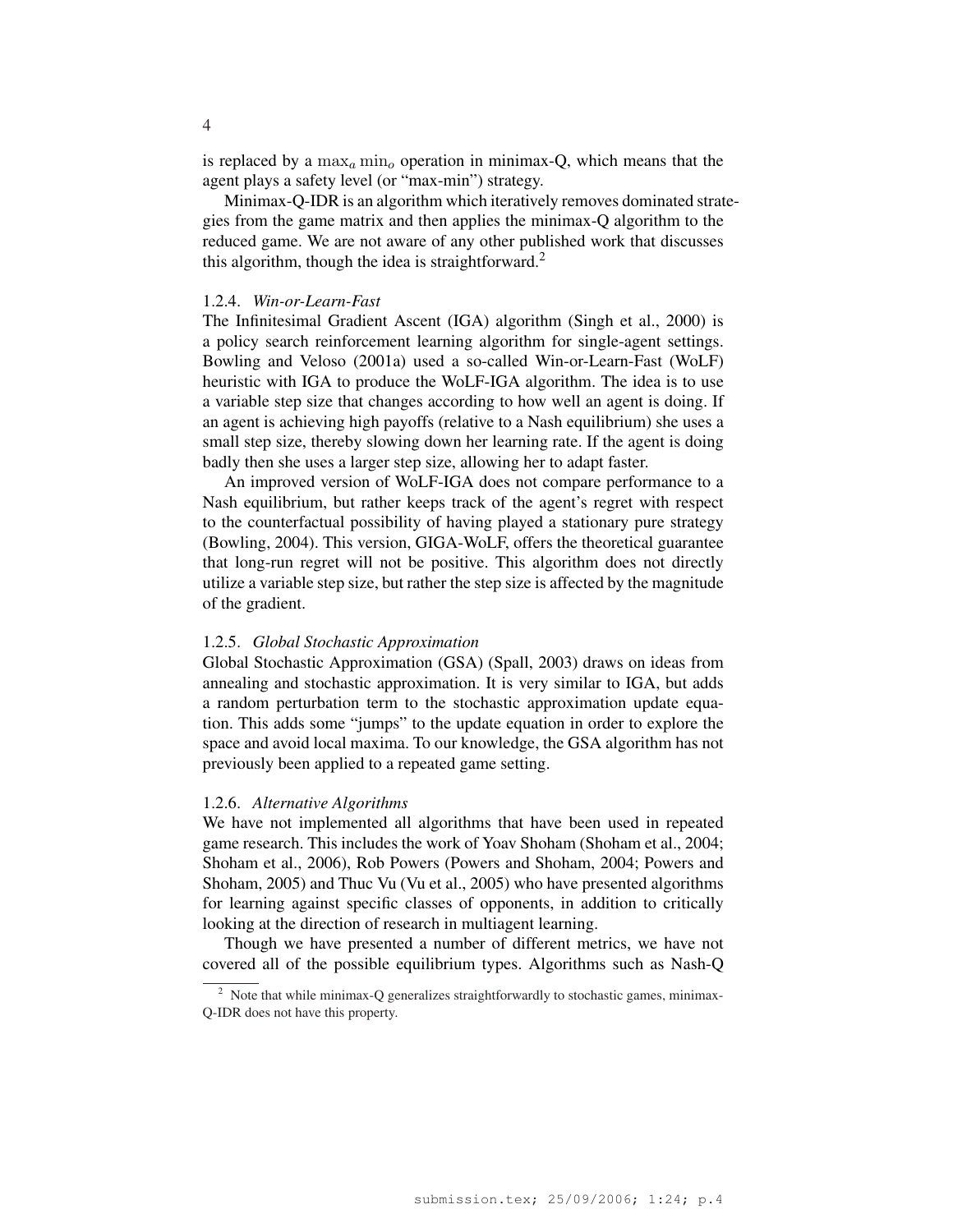(Hu and Wellman, 1998) which focus on learning strategies that converge to playing Nash equilibrium<sup>3</sup> and Correlated-Q Learning (Hart and Mas-Colell, 2000; Greenwald and Hall, 2003) which use correlated equilibrium, as opposed to Nash equilibrium. We have presented research based on the concept of an agent's regret, but these are not the only algorithms that utilize this concept (Freund and Schapire, 1996; Foster and Vohra, 1997). These algorithms should be looked at in the future.

### 1.3. RELATED WORK: EXPERIMENTAL METHODS

A wide variety of choices about experimental setup must be made before an experiment can be run. Unfortunately, papers in the literature vary widely in the way they make these choices. Furthermore, some papers do not even discuss the parameters used in their implementations of the algorithms, which can make it difficult to reproduce experiments. Table I shows how six recent research papers ran experiments, illustrating the fact that the researchers used very different experimental setups.

| Paper                                                 | # iterations   | # <sub>games</sub>           | # runs/trials                          | Settling in/<br>recording period |
|-------------------------------------------------------|----------------|------------------------------|----------------------------------------|----------------------------------|
| Littman (1994)<br>- minimax-O                         | 1.1M           | 1                            | 3                                      | 1M/100k                          |
| Claus and Boutilier (1997)<br>- Joint Action Learners | 50 or 2500     | 3                            | 100                                    | $0/50$ or $2500$                 |
| Bowling $(2004)$<br>- GIGA-WoLF                       | 1 <sub>M</sub> | 1                            | unknown                                | 0/1M                             |
| Nudelman et al. (2004)<br>- GAMUT                     | 100k           | 13 GAMUT<br>generators       | 100 instances/game<br>10x per instance | 90k/10k                          |
| Powers and Shoham (2004)<br>- MetaStrategy            | 200k           | 21 or 35 GAMUT<br>generators | unknown                                | 180k/20k                         |
| Tesauro $(2003)$<br>- Hyper-Q                         | 1.6M           | 1                            | unknown                                | 0/1.6M                           |

Table I. *Testing methodologies in different research papers.*

Overall, most of the tests performed in these papers (and in other papers from the literature) considered quite small numbers of algorithms. Tesauro (2003) and Bowling (2004) reported tests of their new algorithms against two and one algorithms respectively. Nudelman et al. (2004) used three agents but

<sup>&</sup>lt;sup>3</sup> Bowling (2000) discusses some of the convergence results of Nash-Q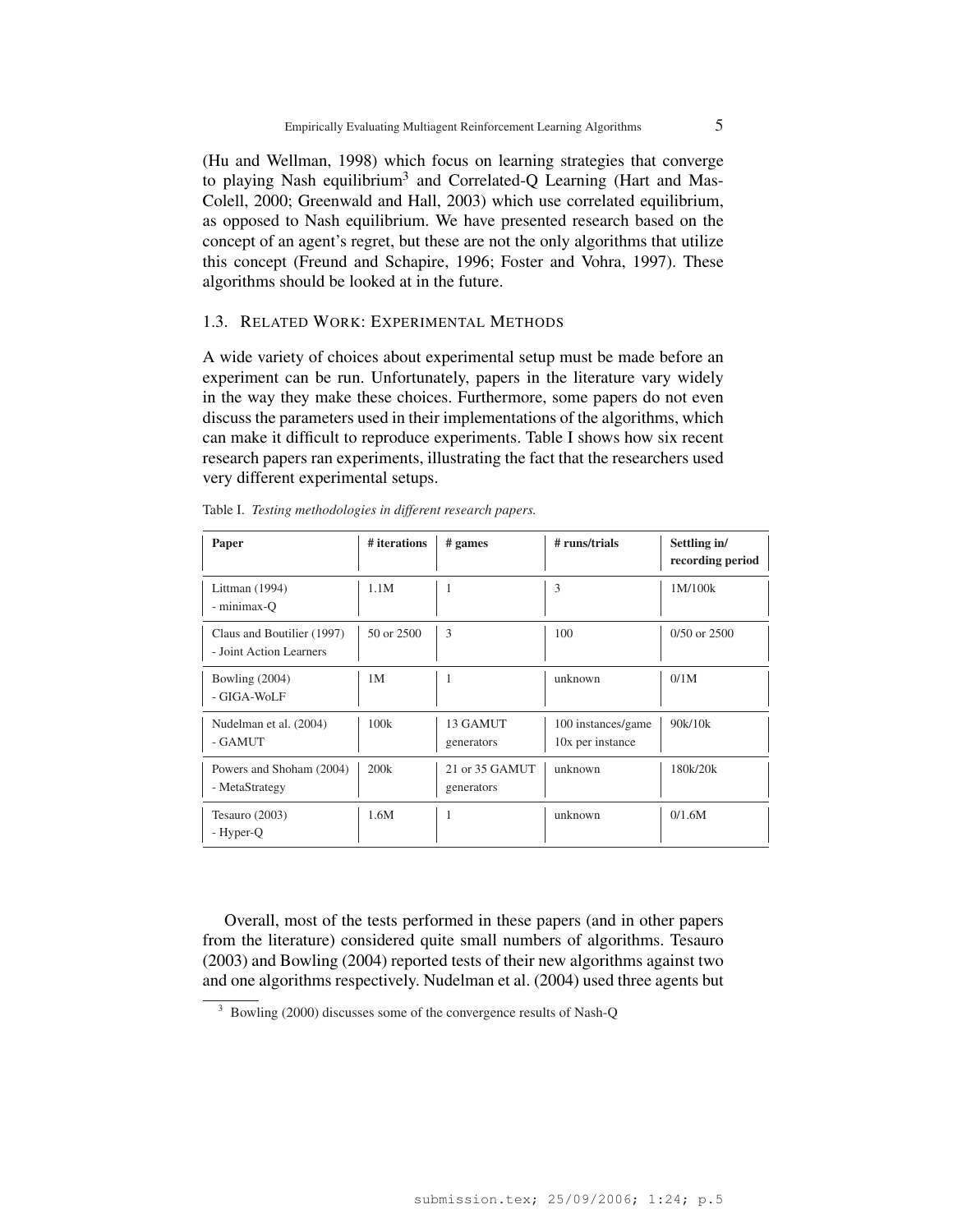many games;<sup>4</sup> however, the purpose of that paper was primarily the demonstration of the GAMUT software. The experiments by Littman (1994) were performed with four algorithms, two minimax-Q and two Q-learning algorithms. Claus and Boutilier (1997) utilized two algorithms. Powers and Shoham (2004) conducted one of the largest experiments but only used reward as a metric.

Tests have also tended to consider small numbers of different games. For example, many papers (Bowling and Veloso (2001b), Tesauro (2003), Bowling (2004)) tested on a single repeated game. Some used a single new game to demonstrate properties of an algorithm, e.g., Littman (1994), Claus and Boutilier (1997), Littman (2001) and Bowling and Veloso (2002). To some extent, this reflects the difficulty of creating a large number of different games for use in tests. Recently, some papers including Nudelman et al. (2004) and Powers and Shoham (2004) have tested on larger sets of games, using the GAMUT software (Nudelman et al., 2004) to produce test data.

Experiments also differed substantially in the number of iterations considered (i.e., the number of repetitions of the normal form game). First, note that the iterations in a repeated game are often split into "settling in" and "recording" phases, allowing the algorithms time to determine a strategy before results are recorded. This is done to reduce the sensitivity of experimental results to different algorithms' learning rates. Littman (1994) used a simple two-player soccer game that took a variable number of iterations to play once; nevertheless, tests ran for a fixed number of iterations rather than a fixed number of games. The experiments in Claus and Boutilier (1997) were run with different numbers of iterations (though far fewer than were used by any other researchers). In Powers and Shoham (2004), different results were shown in the paper for a 21 game distribution and an "all" game distribution from GAMUT, which currently includes 35 generators.

An alternative style for a tournament would be to run one that is based around evolutionary ideas, as in Axelrod (1987). Though such an approach would try and play the "genetically best" agents from a population against one another, the initial population has strategies defined by specific actions for each stage games. It is not clear how such an approach could utilize learning algorithms as described in this paper, where the learning strategies do not specify what actions to take in each stage game prior to the stage game being played.

<sup>4</sup> The term *generator* in Table I refers to an algorithm which produces random normal-form games satisfying certain constraints (e.g., n-player prisoner's dilemma games). An instance is a particular normal form game produced by such a generator.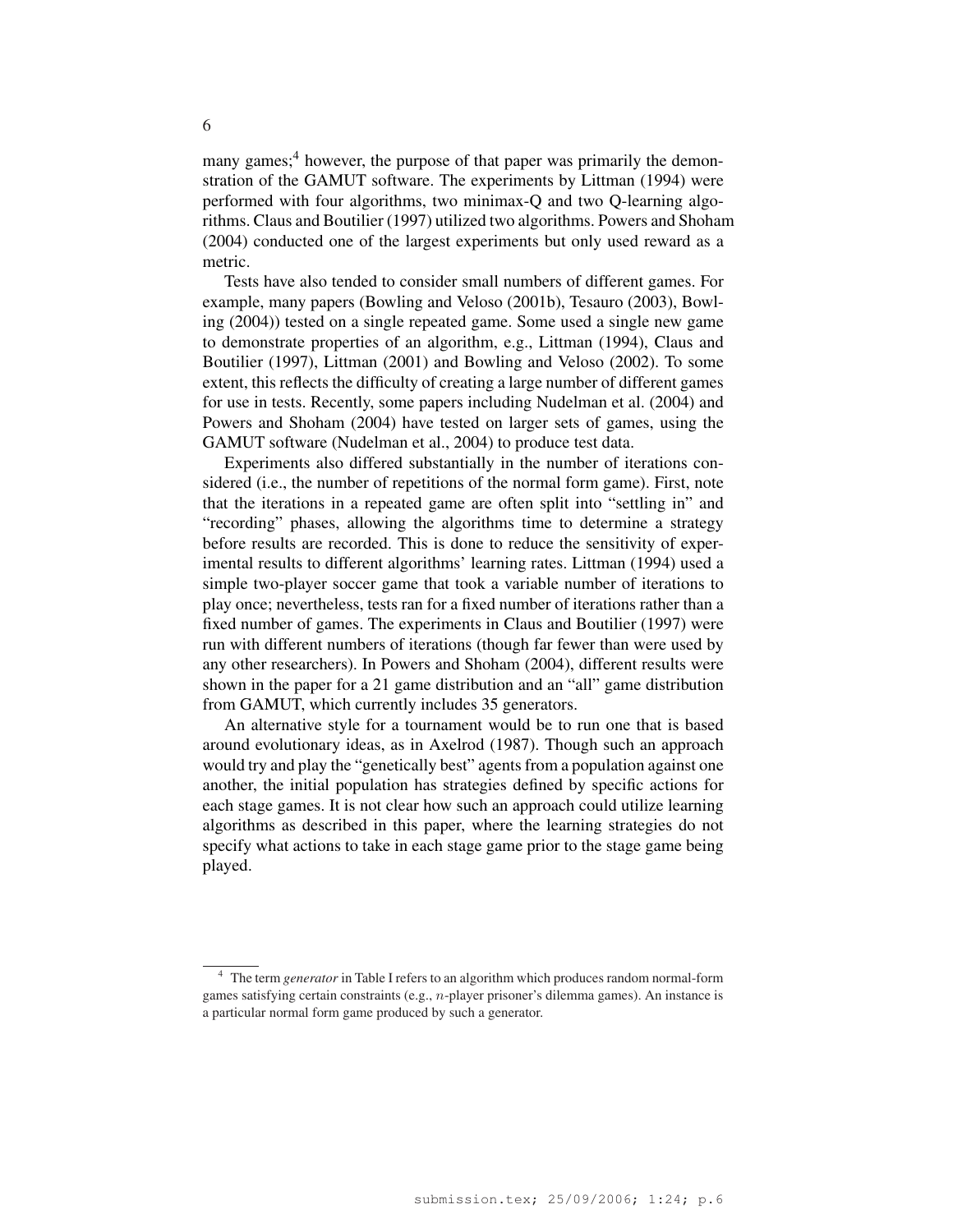#### 2. A Platform for Multiagent Reinforcement Learning

One common approach to running experiments is to write one-off code tailored to the particular experiment. Often the code is not used again. While this approach is appropriate for quick and dirty experiments meant to test specific features of a new algorithm, it can make replication of the experiment difficult, and can discourage the sort of exploratory experimentation that is needed to gain understanding of the complex interactions between multiagent reinforcement learning algorithms. This section describes an open and reusable platform that we have implemented for conducting experiments with multiagent reinforcement learning algorithms in repeated games.

The platform software is available for download at http://www.cs. ubc.ca/~kevinlb/malt. This website also gives the configuration files used to run all the experiments described in this article.

#### 2.1. THE PLATFORM ARCHITECTURE

Our multiagent learning platform was written in object oriented Matlab. We chose Matlab for its rapid prototyping ability, excellent collection of numerical algorithms and built-in data visualization routines. The user does not need to interact with Matlab's command line, as all parameter setting, metric specification and visualization routines are conducted through GUIs.

Experiments are run in a tournament fashion, with each algorithm running against all other algorithms, including in self play. Each pairing of algorithms is run twice, with each agent taking turns to play as the row and the column player against the other agent. While in zero-sum and symmetric games it makes no strategic difference to an agent whether she plays as the row or column player, in general games the role each agent plays is important. Allowing each algorithm to play both as the row and the column player prevents bias. Each pairing of algorithms plays on a set of instances of game generators, with each pairing playing on the same instances.

If there are *n* agents, g games and *i* instances of each game, then the total If there are *n* agents, g games and *i* instances of each game, then the total<br>number of runs is  $2 \times \left[\sum_{j=1}^{n} j\right] \times g \times i$ . This shows the degree of parallelism available, as each of these runs can occur in parallel. Individual runs cannot be split up as every iteration in the run relies on the previous iteration.

Each run can be identified by the following characteristics: the pair of algorithms involved, which algorithm is the row player and which is the column player, which game generator is being used and which instance of that generator is being played.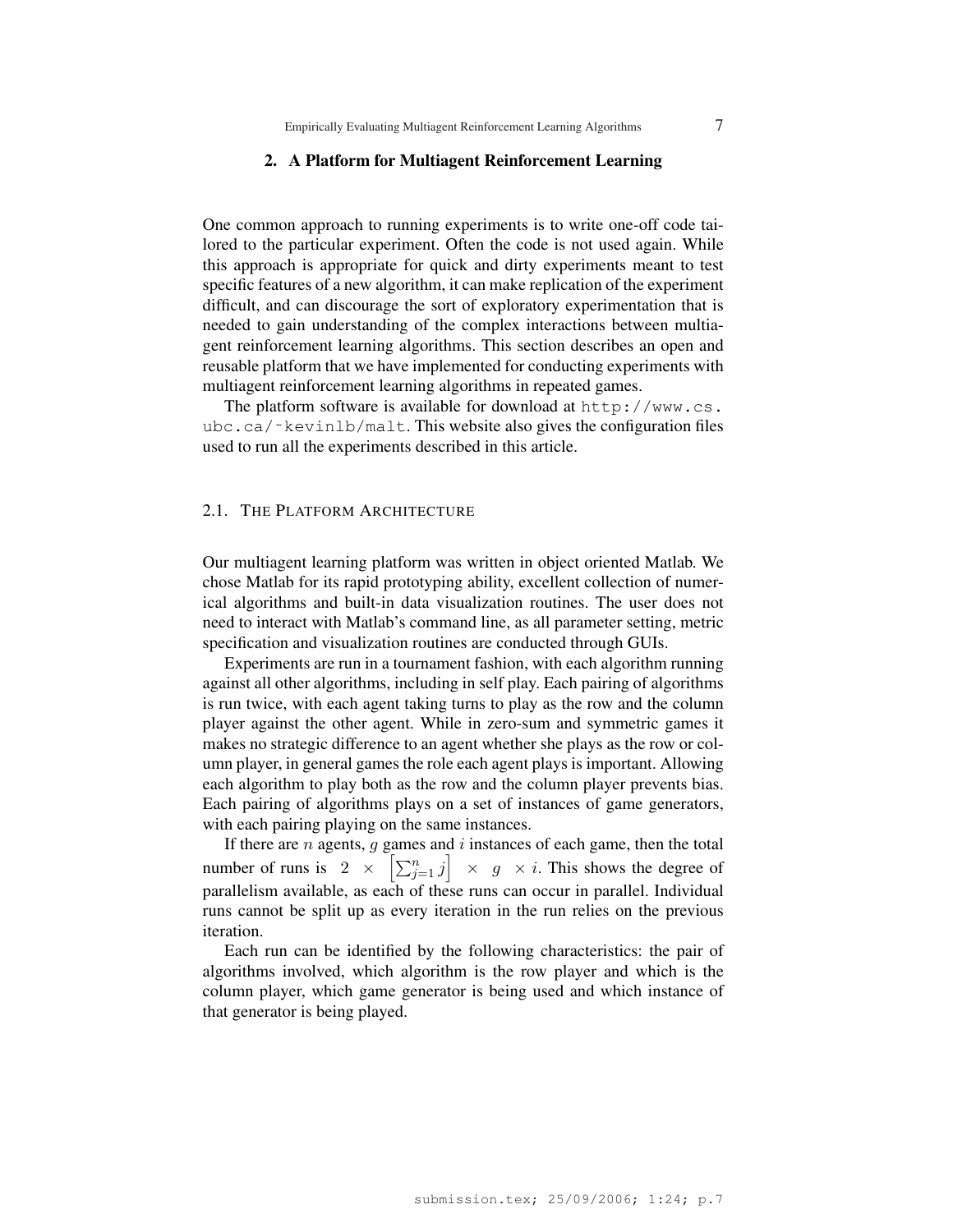#### 2.1.1. *Algorithms/Agents*

Figure 1 gives the class structure for the algorithms described in Section 1.2 and implemented in the platform.



*Figure 1. Class hierarchy for the agent/algorithm classes. The root node of* agent *contains the basic information relevant to all agents, including the algorithm name, number of actions and strategy.*

*Fictitious play* is an implementation of the algorithm described in Section 1.2.1. *Pareto agent* and *determined agent* are algorithms that play the strategy corresponding to the most beneficial Pareto outcome or Nash equilibrium respectively. The *gradient agent* is an implementation of the Infinitesimal Gradient Ascent (IGA) algorithm from Singh et al. (2000). *GIGA-WoLF* (Bowling, 2004) and *WoLF-IGA* (Bowling and Veloso, 2001a) are the (gradientbased) algorithms described in Section 1.2.4. The *global stochastic approximation agent* is an implementation of the stochastic approximation algorithm of Spall (2003), which was discussed in Section 1.2.5. The *random agent* is an algorithm that selects among all actions with uniform probability. The *Q-learning* algorithm (Watkins and Dayan, 1992) applies a single agent algorithm to the multiagent setting as discussed in Section 1.2.2. The *minimax-Q* algorithm differs slightly from the implementation in Littman (1994) by randomizing over actions that return the safety level of the game. The *minimax-Q-IDR* plays a minmax strategy on the reduced game after iteratively removing dominated strategies as discussed in Section 1.2.3.

#### 2.1.2. *Games*

The testing platform obtains all of its normal form games from the game generator GAMUT (Nudelman et al., 2004). A user inputs specific parameter values for the generators in GAMUT and these values are checked to ensure they are valid. If invalid, the platform returns the GAMUT error message.

Each game has its payoffs normalized to the range  $[-1, 1]$ . Normalization is done for two reasons. Firstly, it allows easier comparisons to be made across games. All games have different default payoff bounds and it is difficult to obtain average statistics across such varied bounds. Second,

#### 8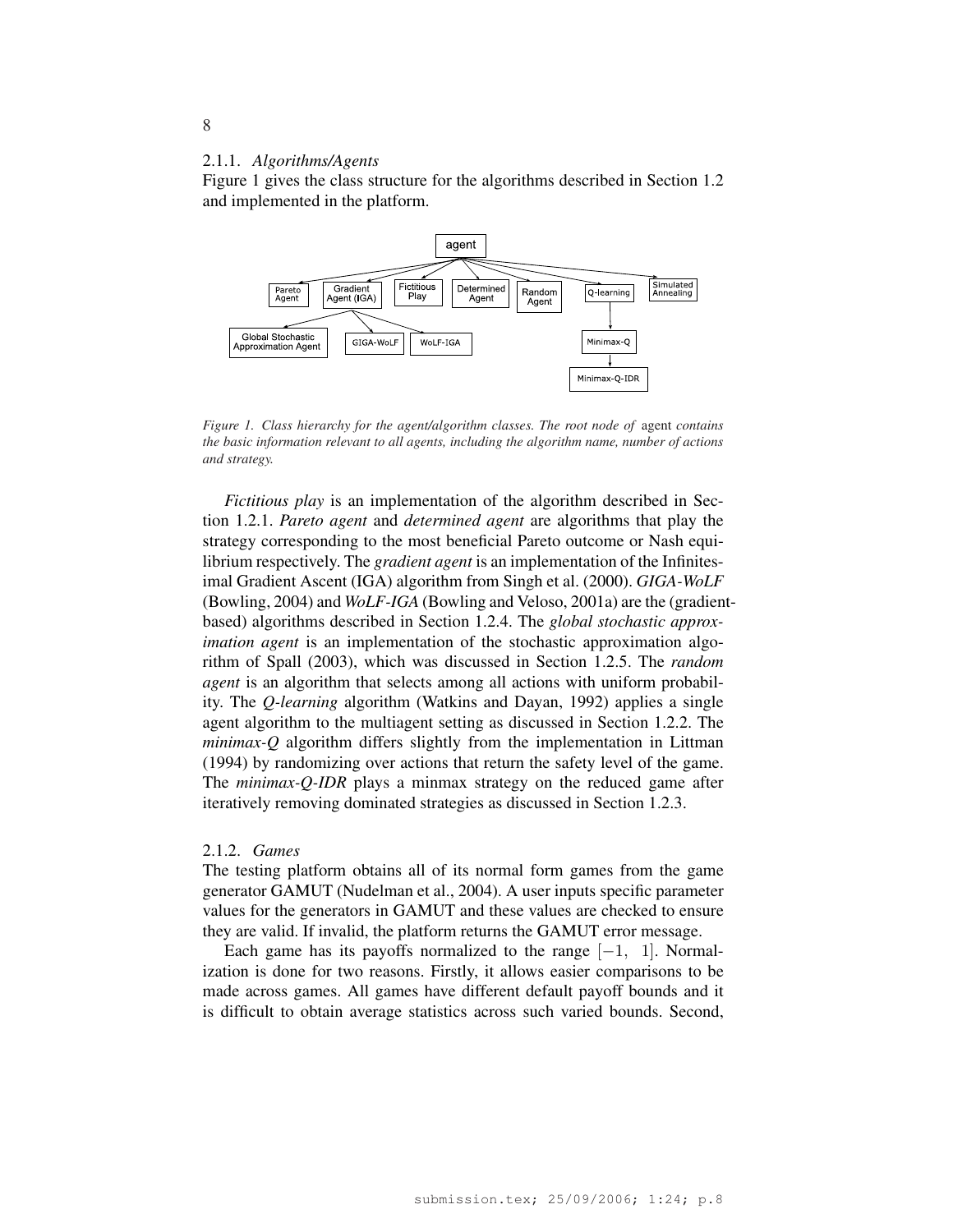normalization standardizes the performance of the gradient-based algorithms by ensuring that gradients remain well-behaved.

#### 2.1.3. *Performance Metrics*

A key difference between the single- and multiagent reinforcement learning settings is that there is no single way of evaluating the performance of a multiagent reinforcement learning algorithm. That is, in a multiagent setting there is no well-defined notion of optimality. For example, while it is desirable for an agent to play a best response to its opponent's strategy, the fact that the opponent may also adapt raises the possibility that an agent could be better off forgoing immediate rewards in order to condition her opponent to behave in a desirable way.

The most basic metric, *reward*, is the sum of the payoffs that the agent received from the sequence of stage games. However, using reward as an isolated metric is difficult. (For example, is it good or bad for an agent to obtain a reward of 0.5?).

*Regret* considers how much better off the agent would have been if she had played the best among some family of candidate strategies, making the assumption that the opponent's sequence of actions would not have been affected. Here we consider regret with respect to stationary pure strategies, as did Bowling (2004) for the GIGA-WoLF algorithm. This is a fairly weak notion of regret, because it is stated with respect to a very restricted class of strategies. Positive regret means the agent would have been better off playing some strategy from the candidate set (e.g., some pure strategy). Negative regret means the agent's strategy outperformed every strategy from the candidate set. Equation  $(1)$  gives the formula for calculating *total regret*.  $a_i$  is a pure strategy for agent i and  $u_i(\sigma_{-i}, a_i)$  is the payoff received by agent i from playing the pure strategy against the opponent's strategy  $\sigma_{-i}$ .

$$
\mathcal{R} = \max_{a_i \in A_i} \sum_{t=1}^{T} (u_i^{(t)}(\sigma_{-i}, a_i) - u_i^{(t)}(\sigma_{-i}, \sigma_i))
$$
(1)

*Incentive to deviate* is based on the ideas of Walsh et al. (2003). This value is the difference between the reward that an agent would have received if she had played a best response at every stage game and the reward she actually received. This can be seen as a more extreme version of regret, because it is stated with respect to any possible strategy that an agent could play. Equation (2) gives the formula for calculating agent  $i$ 's best response strategy to an opponent's mixed strategy  $\sigma_{-i}$ .  $\mathbb{E}[u_i(\sigma_{-i}, \sigma_i)]$  is the expected payoff to agent i, with  $\sigma_i$  being agent i's strategy and  $\sigma_{-i}$  being the opponent's strategy. Equation (3) gives the formula for calculating the *incentive to deviate* from a mixed strategy  $\sigma$  at time t; in this equation,  $br_i(a_{-i})$  is agent i's best response to her opponent's action  $a_{-i}$ .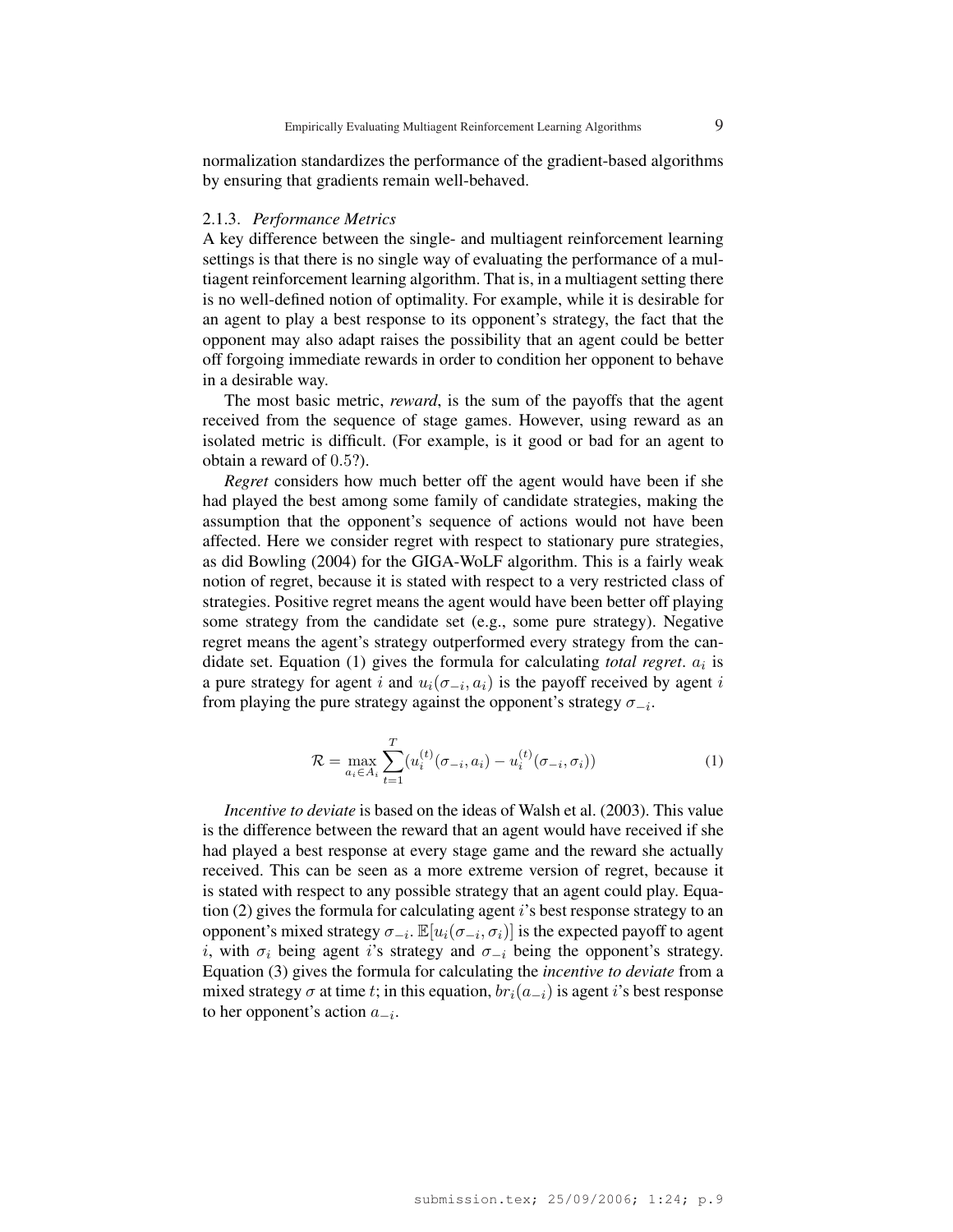$$
br_i(\sigma_{-i}) = \arg \max_{\sigma_i} \mathbb{E}[u_i(\sigma_{-i}, \sigma_i)] \tag{2}
$$

$$
ID_{\sigma_t} = \max(0, u_i(a_{-i}, br(a_{-i})) - u_i(a_{-i}, a_i))
$$
\n(3)

The *number of wins* metric is calculated each stage game. If agent *A* receives a higher reward than agent *B*, then *A* is said to have won that stage game. This metric has the drawback that it implicitly assumes that the agent cares about receiving a greater reward than its opponent. This ought not to be the case as by definition an agent should care only about maximizing its own reward, regardless of the reward that its opponent receives. However, this metric is good for indicating pairwise dominance amongst algorithms.

Walsh et al. (2003) uses the  $\ell_2$  norm as a measure of convergence to a Nash equilibrium. The result is the minimum of the distances between the agent's current strategy and any equilibrium from the set of equilibria  $E$ . The formula for this is given in Equation (4). One problem with this metric is that it measures how close an individual agent's strategy is to a Nash equilibrium strategy, without considering whether the opponent is playing close to the same Nash equilibrium. We thus introduce a second measure of convergence. This uses the  $\ell_1$  norm and takes into account how far both players are from all equilibria. When the value of this metric is 0, we have convergence to an exact Nash equilibrium. The formula for the joint  $\ell_1$  norm is given in Equation (5).  $e_i$  denotes player i's strategy in the Nash equilibrium  $e$ ,  $\sigma_i$  is player i's mixed strategy,  $N_a$  is the total number of actions for each agent.

$$
l_{2_i}(t) = \min_{e \in E} \sum_{a=1}^{N_a} \sqrt{(\sigma_i(a) - e_i(a))^2}
$$
 (4)

$$
l_1(t) = \min_{e \in E} \left( \sum_{a=1}^{N_a} |\sigma_1(a) - e_1(a)| + \sum_{a=1}^{N_a} |\sigma_2(a) - e_2(a)| \right)
$$
 (5)

## 2.2. SETTING UP AND RUNNING AN EXPERIMENT

The pipeline for running an experiment is split into three phases. The first is the set up phase: selecting the agents, games, number of runs or instances, number of iterations and the metrics to be recorded. The second phase is the actual running of the experiment. This phase can be done on a single machine in a batch process, or in parallel on a cluster. The final phase is to visualize the metrics and to analyze the resulting data. The entire pipeline is shown in Figure 2.

The GUI for setting up an experiment, phase 1 of the pipeline, is shown in Figure 3. The user selects the agents, games, metrics and parameters for the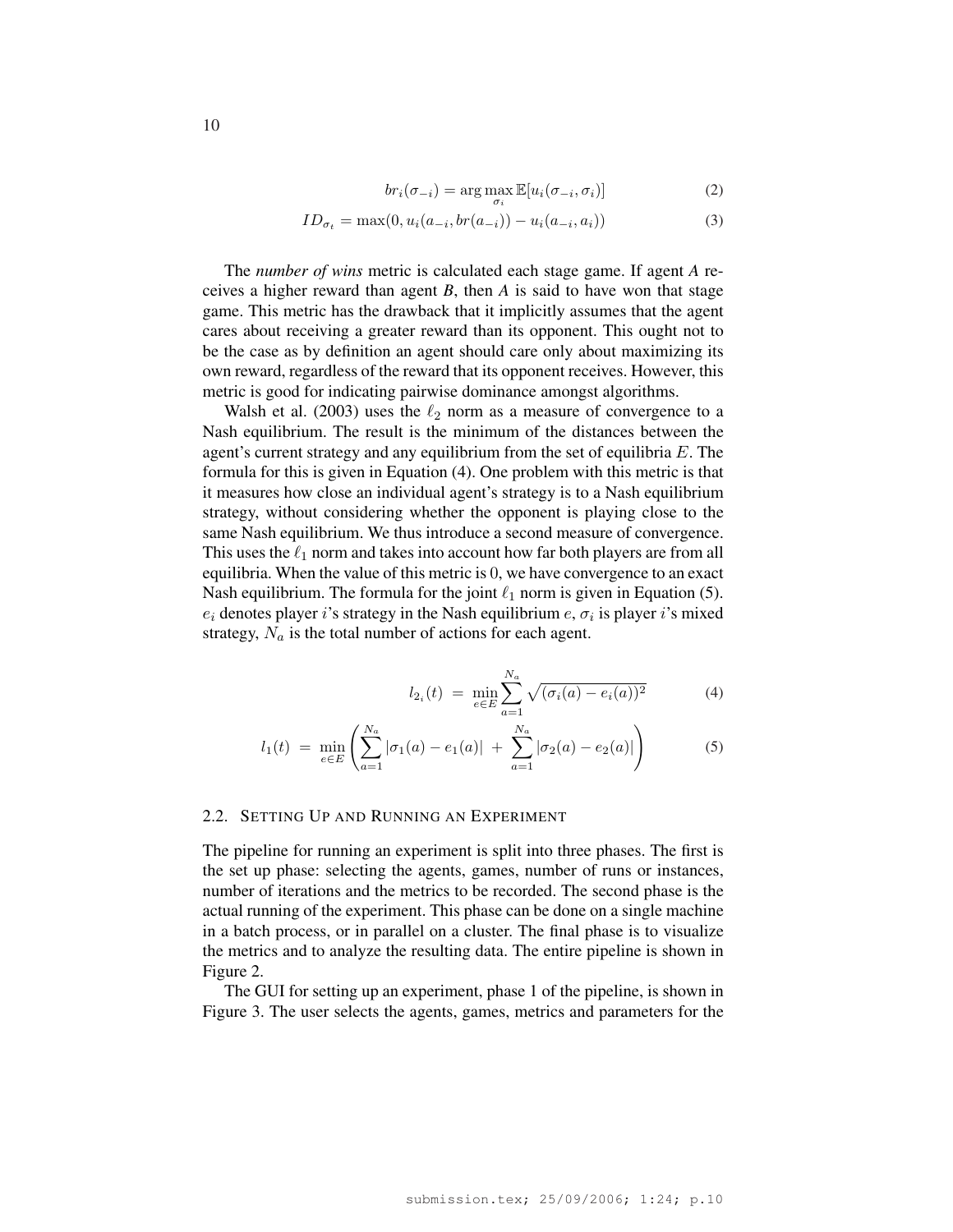

*Figure 2. The pipeline for running experiments on the platform. The illustration is shown for a single combination of two agents and a single game generator.*

experiment. A configuration file describing this setup can be saved prior to running the experiment. This file contains all of the information necessary to rerun the experiment. This file can be made available for download, allowing researchers to reproduce one another's experiments.

Once an experiment has been run, we need to visualize the results. Due to the volume of data collected in a typical experiment, we would not want to see a statistic for each run, but instead want to be able to visualize statistics over multiple runs. Although visualization could be performed by the user at the command line, it can be cumbersome to specify to the system which data to vary in a visualization, which data to aggregate, and which data to omit. For this reason we built a GUI-driven visualization system. This system is described in an appendix.

# 3. Our Empirical Evaluation of Multiagent Reinforcement Learning Algorithms

### 3.1. EXPERIMENTAL SETUP

The experiment was set up using a subset of the available algorithms, metrics and games. In total, six algorithms, seven metrics and thirteen game generators were chosen. The experiment was conducted in a tournament fashion, with each algorithm playing each other algorithm. The algorithms and their parameters are listed in Table II. The parameters for each algorithm were either set to values from the paper in which they were introduced or to decay below a certain value after 100 000 iterations. Each agent's beliefs about its opponent's strategy was initialized to a uniform distribution over the opponent's actions. The initial belief update rate was set to 0.9 for all agents that used a discounted stochastic approximation technique to estimate an oppo-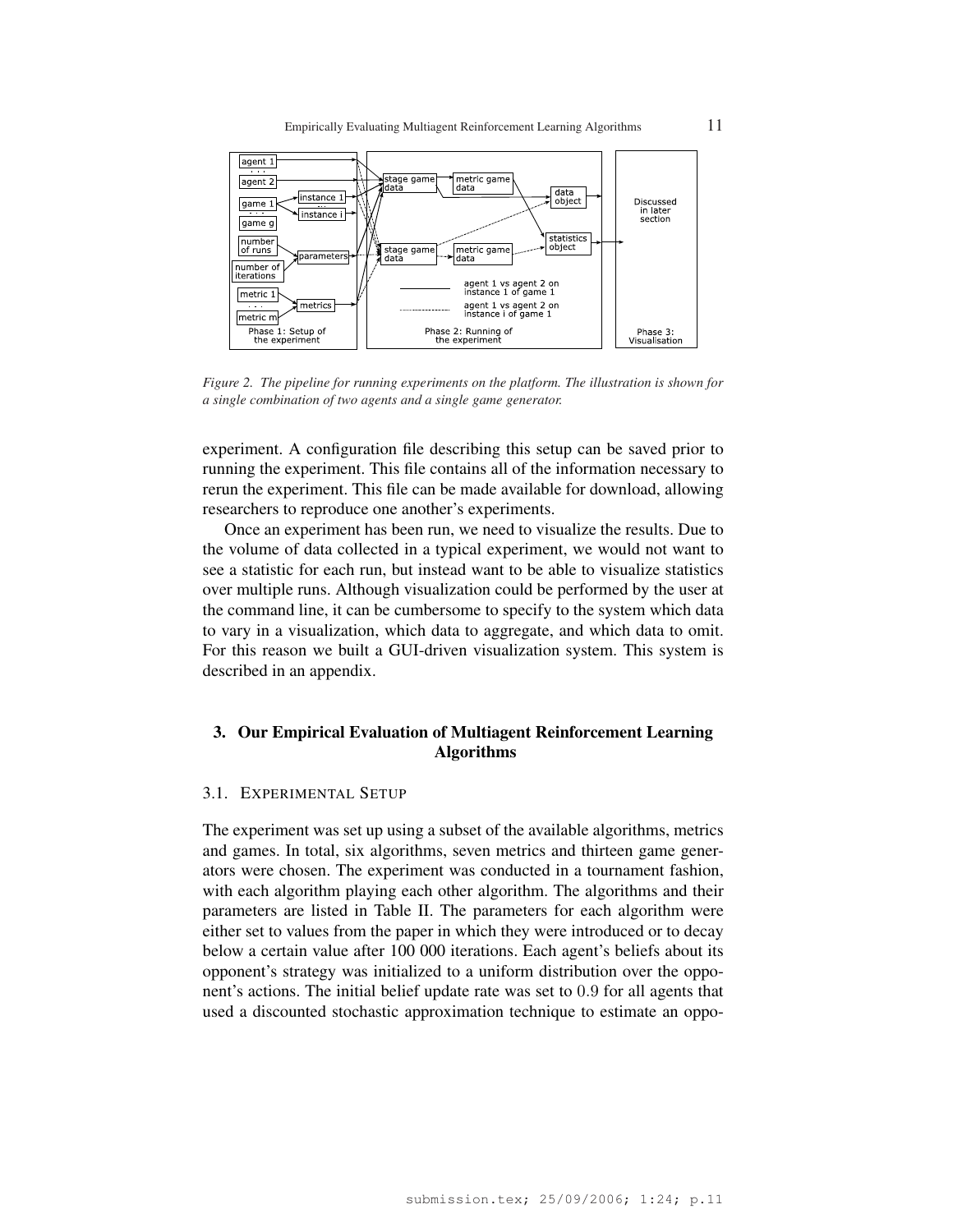

*Figure 3. The graphical user interface for phase one of an experiment, where the parameters are set.*

nent's strategy. The decay rate for this parameter was set to decay the initial belief update rate to  $10^{-6}$  after 100 000 steps (i.e., a decay rate of 0.999886). The update values for GIGA-WoLF and GSA that are displayed in Table II are based on information supplied in Spall (2003).

The algorithms were tested on thirteen game generators, which are split into two groups. The first twelve generators were used to produce games with ten actions; these generators are listed in Table III. We generated 100 instances from each of these generators. The thirteenth generator was the

12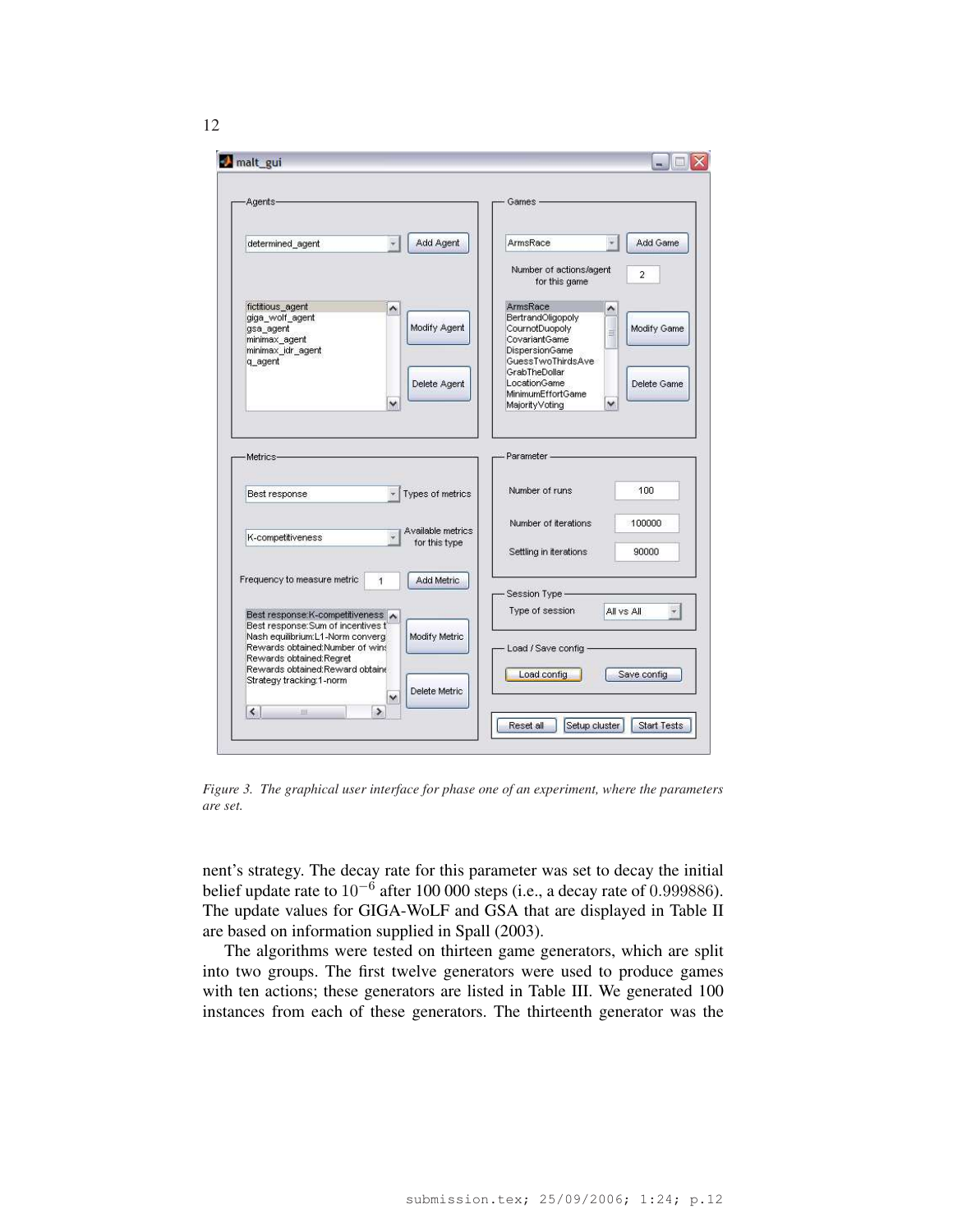Table II. *The six algorithms used in the experiment and the values of their associated parameters.* t *reflects the value of the current iteration. Minimax-Q, minimax-Q-IDR and Q-learning have the same set of parameters. Fictitious play has no parameters.*

| <b>Algorithm</b>                         | <b>Parameters</b>                                                                                                                                                                                                                                                                                                |
|------------------------------------------|------------------------------------------------------------------------------------------------------------------------------------------------------------------------------------------------------------------------------------------------------------------------------------------------------------------|
| GIGA-WoLF                                | $\gamma_t: \frac{10}{(A+t)^{0.602}}$ ; A: 5000 = 5% of 100000<br>This ensures that the update is large at the start and gradually decays over<br>time to $< 10^{-3}$ after 100 000 iterations.                                                                                                                   |
| GSA-Agent                                | $\alpha_t$ : $\frac{10}{(t+1+A)^{0.602}}$ ; A : 5000; $\beta_t$ : $\frac{0.3}{(t+1)^{0.301} \log(t+1)}$<br>This provides the same decrease rate for $\alpha$ as in GIGA-WoLF. We want<br>$\beta_t$ to decrease at a faster rate and this setting causes it to be $\lt 10^{-4}$ after<br>100 000 iterations.      |
| minimax-O<br>minimax-Q-IDR<br>O-learning | Initial exploration rate: 0.2; Exploration rate decay: $10^{(log 0.01)/100000}$<br>$\alpha$ : 1; $\alpha_{decay}$ : 10 <sup>(log0.01)/100000</sup> ; $\gamma$ : 0.9<br>Values taken from the minimax-Q paper (Littman, 1994). The decay rates<br>were adapted from the paper, which used one million iterations. |
| Fictitious play                          | None                                                                                                                                                                                                                                                                                                             |

Table III. *The twelve game generators that were used to generate the games with ten actions.*

| Generators of games with ten actions |                    |                          |  |  |  |  |
|--------------------------------------|--------------------|--------------------------|--|--|--|--|
| Arms Race                            | Bertrand Oligopoly | <b>Cournot Duopoly</b>   |  |  |  |  |
| <b>Covariant Game</b>                | Dispersion Game    | Guess Two Thirds Average |  |  |  |  |
| Grab The Dollar                      | Location Game      | Minimum Effort Game      |  |  |  |  |
| Majority Voting                      | Traveler's Dilemma | War Of Attrition         |  |  |  |  |

TwoByTwo game generator, which generates from all of the 85 distinct  $2 \times 2$ games, see Rapoport et al. (1976). The goal with the  $2 \times 2$  games was to obtain results over a random distribution of  $2 \times 2$  games. The ability to sample from the set of possible  $2 \times 2$  games comes at the expense of being unable to view results for a specific  $2 \times 2$  game, for example Prisoner's Dilemma. Such experiments would be a worthwhile avenue for future work. Using the  $2 \times 2$ generator we generated twelve times as much data as we did with each of the twelve  $10 \times 10$  generators, giving us a total of  $1200 \, 10 \times 10$  and  $1200 \, 2 \times 2$ game instances.

A subset of the possible metrics were recorded during the experiment. The metrics were selected based on them measuring different aspects of an algorithm's performance. The metrics are listed in Table IV.

A single run on a game instance consisted of 100 000 stage games, with the first 90 000 allowing the agent's learning parameters to settle and statistics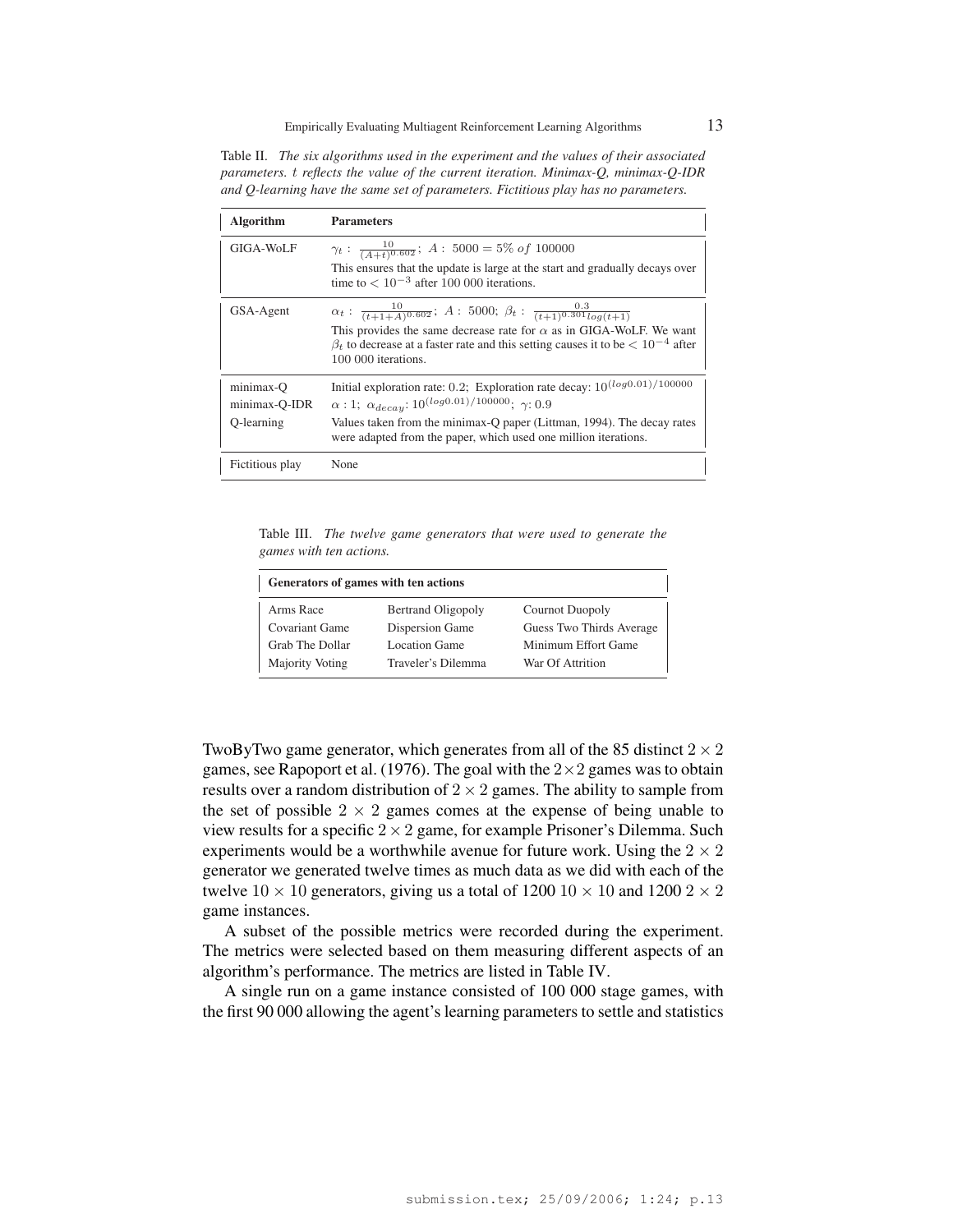Table IV. *List of the seven metrics recorded during the experiment.*

| <b>Metrics</b>                    |                              |                               |
|-----------------------------------|------------------------------|-------------------------------|
| K-competitiveness                 | Sum of incentives to deviate | $\ell_1$ norm convergence sum |
| Number of wins                    | Regret                       | Reward obtained               |
| $\ell_1$ norm strategy estimation |                              |                               |

being recorded on the last 10 000 stage games. Each instance of a game was played twice, with the agents taking turns to be the row and column players.

We used Gambit (McKelvey et al., 2004) to compute sets of actions that survive iterated dominance removal and Nash equilibria. We used the Kolmogorov-Smirnov Z test to test for statistical similarity between distributions. (This test was performed by the SPSS statistics package, with the data imported from Matlab.) We used a *p*-value  $\leq 0.05$  to indicate a statistically significant difference between the distributions being compared.

Most of the graphs presented in this article are box plots. The middle line of the box represents the median of the distribution, the leftmost and rightmost edges of the box are the  $25<sup>th</sup>$  and  $75<sup>th</sup>$  percentile values. These percentiles correspond to the values in the distribution, below which are 25% and 75% of the distribution respectively. The two "whiskers" are  $1.5 * IQR$  from the edges of the box, with Inter Quartile Range ( $IQR$ ) = (75<sup>th</sup> percentile –  $25<sup>th</sup> percentile$ ). Any crosses (+) are outliers that lie outside the  $1.5 * IQR$ distance.

#### 3.2. REDUCING THE SIZE OF THE EXPERIMENT SPACE

Earlier, we discussed the idea that the configuration of an individual experiment can be thought of as corresponding to a single cell of a four dimensional table indexed by (iteration, instance, game, algorithm pairing). For the experiments we conducted this table would have contained 21\*24\*100\* 10 000 = 504 million cells. This would clearly have been too much data to permit us to examine every cell, so we needed to find a way to reduce the table's dimensionality. We consider how (and whether) each dimension can be reduced, examining each in turn.<sup>5</sup>

CLAIM 1. *The iterations dimension can be reduced by averaging metric values across iterations.*

We have observed that metric values often differ from one iteration to the next, which means that it would be inappropriate to keep only a single

14

 $<sup>5</sup>$  To keep this article to a reasonable length, we do not display graphs for the claims in this</sup> section. They are provided in Lipson (2005).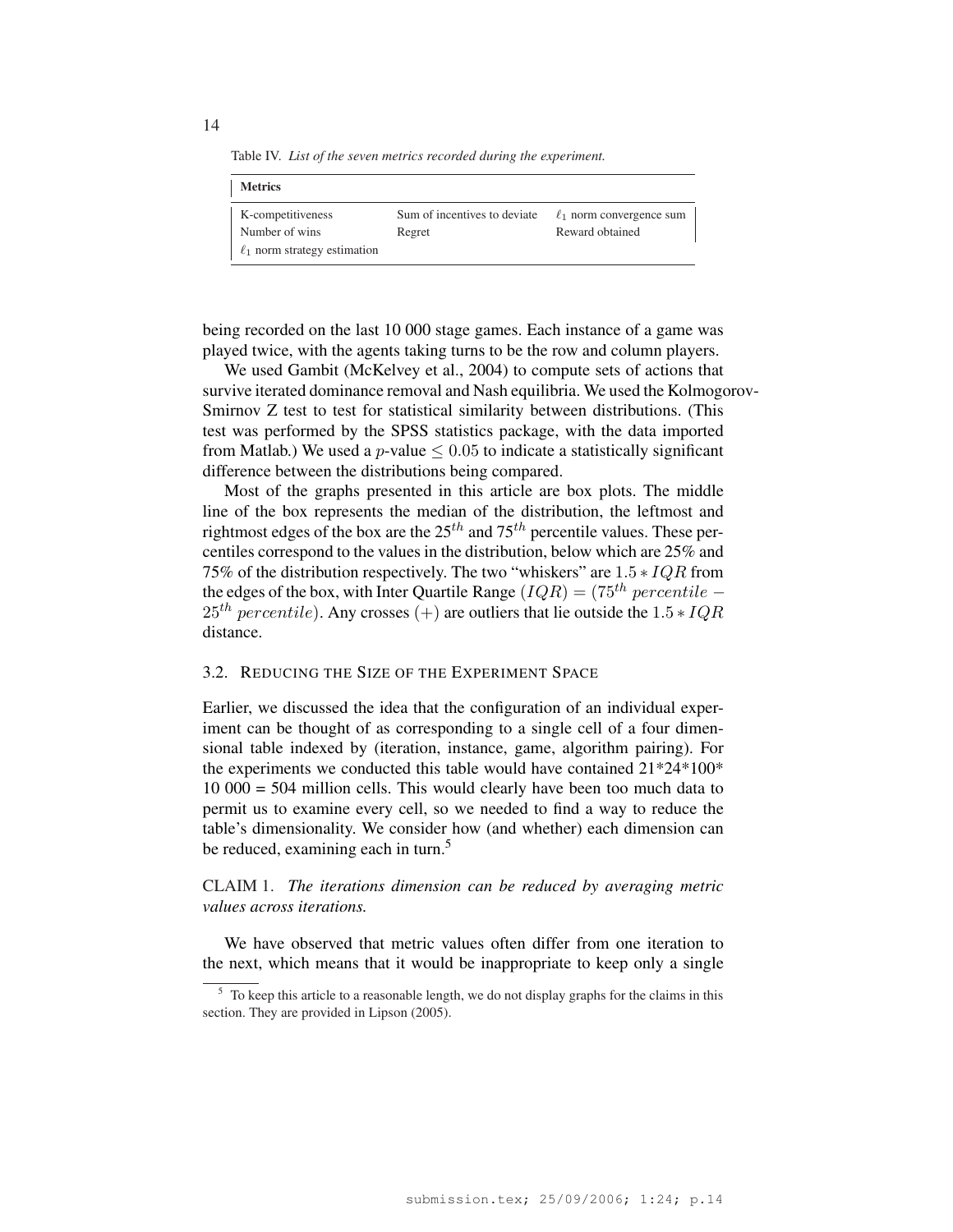iteration as representative of the whole sequence. It is nevertheless desirable to keep only a single value for each metric and each run; therefore, we average over the iterations. We observed no cases where metric values are not either constant or drawn from a small set of values. For the instances where the metric values converged, averaging over these values is clearly suitable: it does not hide or remove any of the underlying information. For the cases where the metric values do not converge, but rather come from a small set of values, averaging over these values does hide some of the underlying detail, but nevertheless preserves information about all the values. Clearly we could choose other aggregation approaches: we could take both the average and the standard deviation, or we could take the median. This point notwithstanding, our choice agrees with choices made by others in the literature: averaging has also been used in the same way by e.g., Powers and Shoham (2004) and Nudelman et al. (2004).

# CLAIM 2. *The instances dimension can be reduced by averaging metric values across instances.*

Instances from the same generator that are qualitatively the same can produce different behavior because of payoff differences. This means that we should not judge performance on a single instance, since reporting statistics from one instance would not be representative of an agent's general performance on that generator. Reporting results by aggregating over different instances reduces the effect of the payoffs from any single instance. As above, the choice of averaging rather than aggregating in another way strikes us as reasonable, although other aggregation methods could also be defended.

# CLAIM 3. *Generators from the same game theoretic group did not exhibit consistently similar properties according to any of the metrics we measured.*

If similar games led to similar metric values, we would have been able to reduce the games dimension by discarding some of our games. One way of attempting to cluster games is according to their game theoretical properties. Nudelman et al. (2004) taxonomized the games GAMUT can generate according to categories such as dominance solvability and the absence of a pure strategy equilibrium. In our experiment we observed that games from the same category do not cause consistently similar dynamics among agents, but rather produce different behavior across the different generators. This was also true for other clustering approaches that we considered.

# CLAIM 4. *No two of our algorithms were similar in performance against all opponents on all games.*

If two algorithms performed similarly against all opponents on all games, we would be able to avoid using both algorithms in an experiment. We could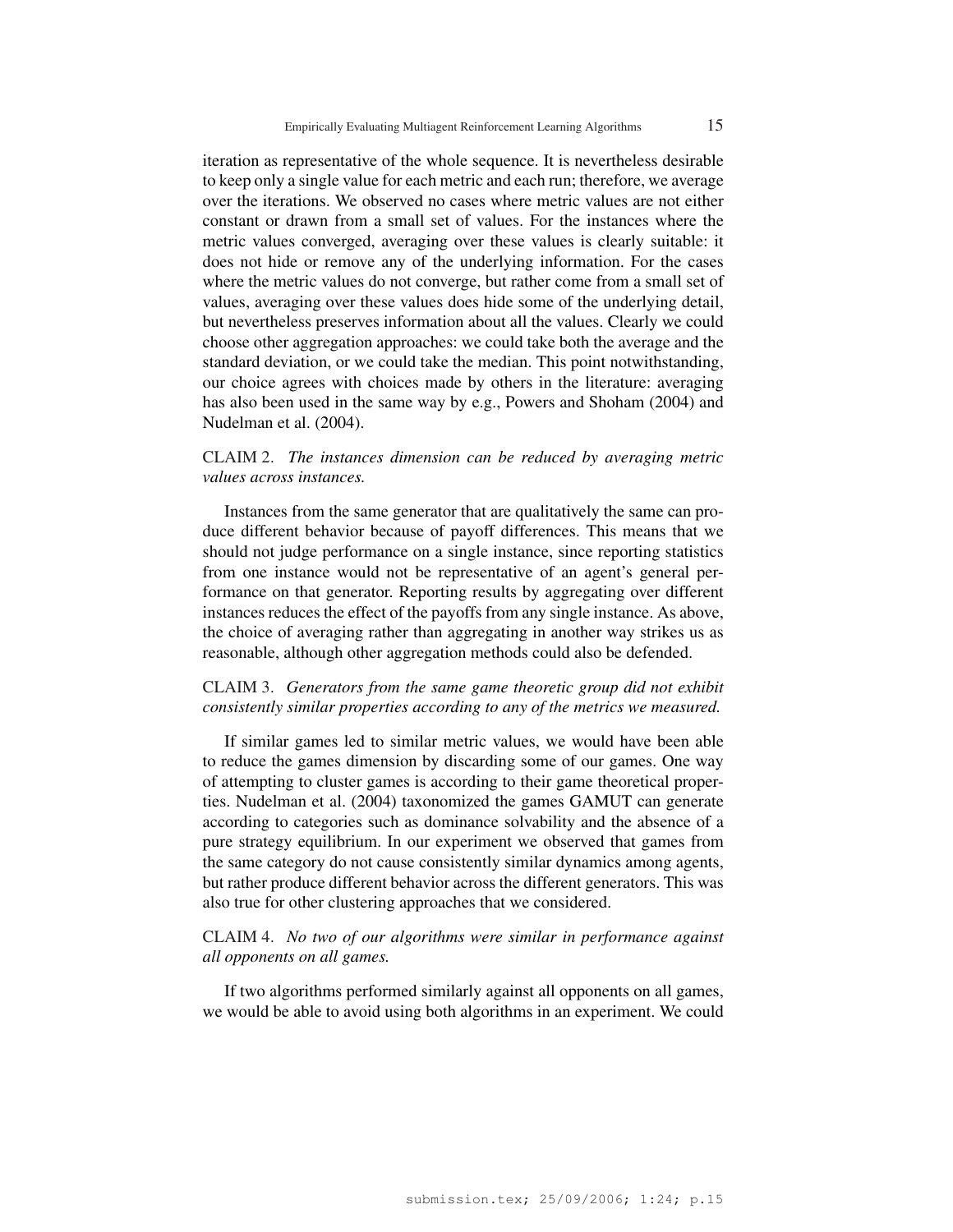use just one of the algorithms and take its performance as being representative of the other algorithm. Unfortunately, as will be evident from the results presented in the rest of this section, we did not find this to be the case.

### 3.3. EXPERIMENTAL RESULTS: REWARD-BASED METRICS

We now move on to considering different algorithms' performance according to the performance metrics we defined in Section 2.1.3. The first group of metrics we consider are those based on reward.

# 3.3.1. *Raw Reward*

In a sense the average amount of reward obtained by an agent is the most fundamental metric, as agents' explicit goals are to maximize this quantity.

CLAIM 5. *None of our algorithms obtained the highest average reward against every opponent in either the*  $2 \times 2$  *or*  $10 \times 10$  *sets of generators.* 

Tables V and VI display the average reward obtained by each agent against each other agent in the set of  $2 \times 2$  and  $10 \times 10$  game generators respectively.<sup>6</sup> In the  $2 \times 2$  set of games, GSA and minimax-Q-IDR each obtained the highest average reward against an opponent once and GIGA-WoLF and Q-learning each obtained the highest average reward twice.

In the  $10 \times 10$  set of games shown in Table VI, the three algorithms that estimate their opponent's strategy—fictitious play, GIGA-WoLF and GSA obtained the highest average reward. Fictitious play obtained the highest average reward once, GIGA-WoLF twice and GSA three times. Q-learning now obtained a higher average reward than minimax-Q-IDR against all opponents, which was not the case in the  $2 \times 2$  set of games.

An interesting point to note is that no single algorithm achieved the best average reward against a given opponent for both  $2 \times 2$  and  $10 \times 10$  generators. For the  $10 \times 10$  set of generators, no estimation algorithm clearly outperformed the other estimation algorithms, in the sense that each one of the estimation algorithms obtained the highest average reward against one of the other estimation algorithms.

Although we cannot identify a best algorithm, we do observe from Tables V and VI that the Minimax-Q algorithm performed consistently badly across opponents. We will examine the behavior of this algorithm in more detail in Section 3.3.4.

CLAIM 6. *Q-learning achieved the highest mean and median reward against all opponents in the*  $2 \times 2$  *set of generators.* 

16

<sup>&</sup>lt;sup>6</sup> These two tables are reproduced as bar graphs in Figures 18 and 19 in Appendix B at the end of this article.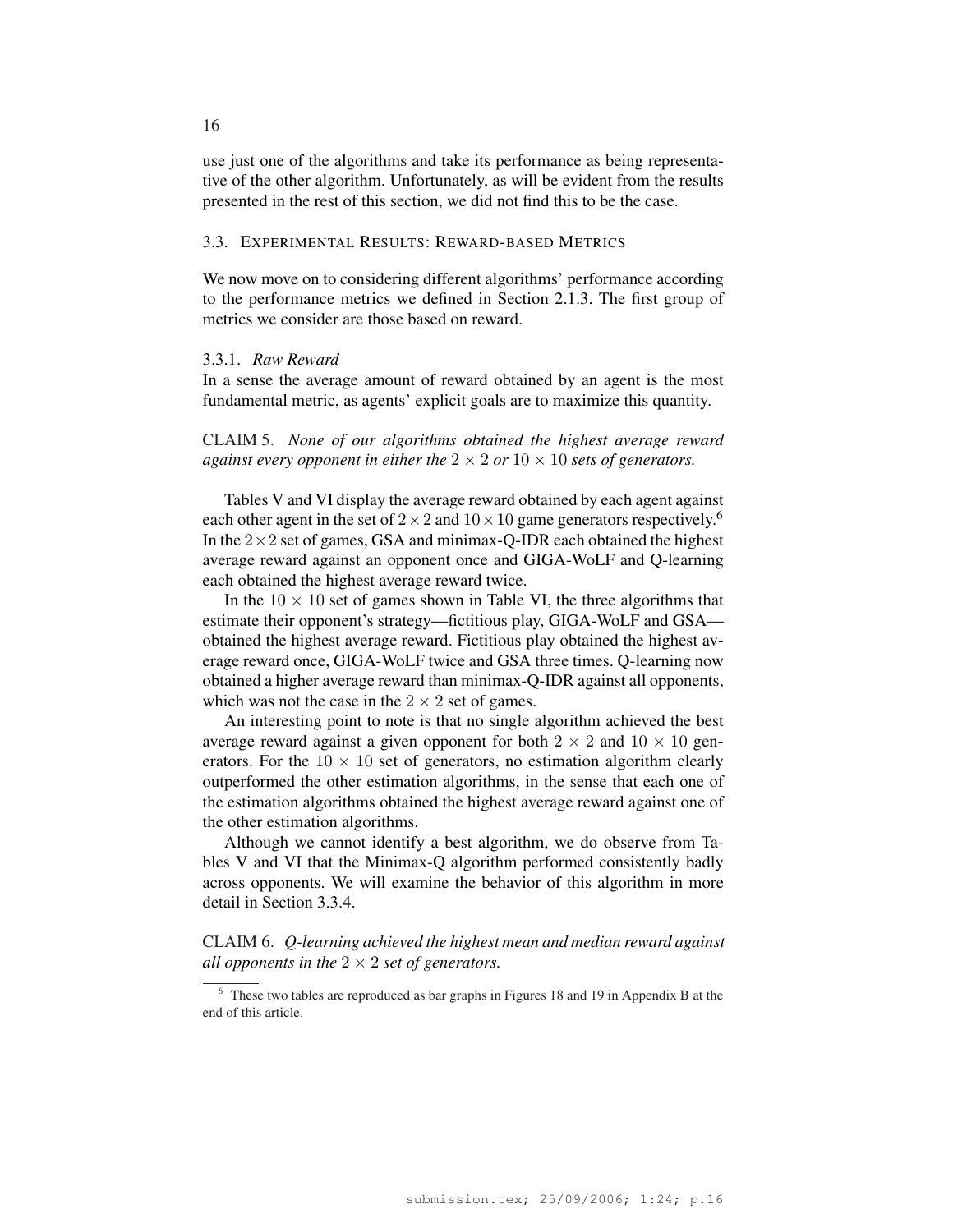|                    | Fictitious play | GIGA-WoLF | <b>GSA</b> | minimax-O | minimax-Q-IDR | O-learning |
|--------------------|-----------------|-----------|------------|-----------|---------------|------------|
| Fictitious play vs | 0.217           | 0.231     | 0.261      | 0.242     | 0.242         | 0.218      |
| GIGA-WoLF vs       | 0.475           | 0.213     | 0.254      | 0.242     | 0.242         | 0.223      |
| GSA vs             | 0.455           | 0.464     | 0.218      | 0.233     | 0.241         | 0.222      |
| minimax-Q vs       | 0.235           | 0.235     | 0.229      | 0.099     | 0.070         | 0.113      |
| minimax-O-IDR vs   | 0.410           | 0.410     | 0.422      | 0.364     | 0.129         | 0.162      |
| Q-learning vs      | 0.370           | 0.391     | 0.422      | 0.342     | 0.428         | 0.176      |

Table V. *Average reward obtained by each agent against each other agent in the set of*  $2 \times 2$  *generators. Larger scores are better.*

Table VI. *Average reward obtained by each agent against each other agent in the set of*  $10 \times 10$  *generators. Larger scores are better.*

|                    | Fictitious play | GIGA-WoLF | <b>GSA</b> | minimax-Q | minimax-Q-IDR | O-learning |
|--------------------|-----------------|-----------|------------|-----------|---------------|------------|
| Fictitious play vs | 0.339           | 0.297     | 0.383      | 0.379     | 0.247         | 0.383      |
| GIGA-WoLF vs       | 0.357           | 0.284     | 0.304      | 0.379     | 0.247         | 0.423      |
| GSA vs             | 0.290           | 0.357     | 0.257      | 0.384     | 0.248         | 0.403      |
| minimax-Q vs       | 0.087           | 0.087     | 0.088      | 0.190     | 0.078         | 0.118      |
| minimax-Q-IDR vs   | 0.154           | 0.148     | 0.153      | 0.210     | 0.122         | 0.176      |
| Q-learning vs      | 0.257           | 0.236     | 0.204      | 0.301     | 0.162         | 0.344      |

Though we cannot say that a single algorithm beat all the other algorithms or that there is a consistent pattern to the ranking of all of the algorithms, we can identify a "best" algorithm based on average reward over all opponents. Q-learning obtained the highest median and mean reward in the  $2 \times 2$  set of games when we average over all of the opponents. Figure 4 (top) displays the reward distributions that each agent received against all opponents on the  $2 \times 2$  set of games. Recall that the middle line in a box plot is the median of the distribution. Table VII provides the results of a Kolmogorov-Smirnov Z test performed on the reward distributions obtained by Q-learning and the algorithm that achieves the next highest median reward, GSA. There is a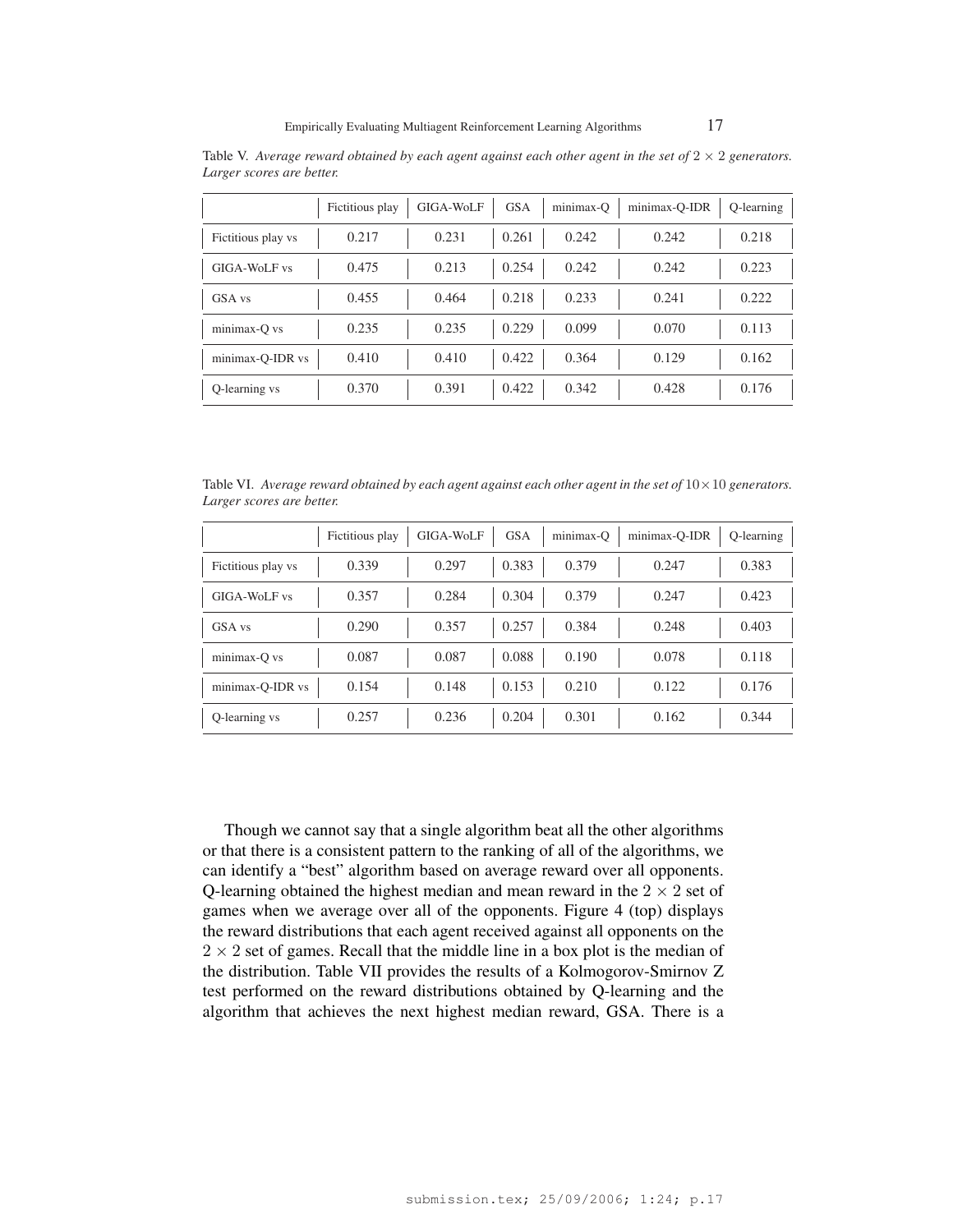|                                                          | Distributions are statistically different: $p \approx 0$ |                                     |  |  |  |  |
|----------------------------------------------------------|----------------------------------------------------------|-------------------------------------|--|--|--|--|
| <b>Statistic</b>                                         | Q-learning                                               | <b>GSA</b>                          |  |  |  |  |
| mean<br>median<br>$25th$ percentile<br>$75th$ percentile | 0.355<br>0.490<br>$-0.040$<br>0.804                      | 0.305<br>0.356<br>$-0.139$<br>0.086 |  |  |  |  |

Table VII. *Kolmogorov-Smirnov test comparing the distribution of reward obtained by Q-learning and GSA in the set of* 2 × 2 *game generators.*

statistically significant difference between the Q-learning and GSA reward distributions in the set of  $2 \times 2$  game generators,  $p \approx 0$ .

# CLAIM 7. *Fictitious play obtained the highest median and mean reward in the*  $10 \times 10$  *set of generators.*

Figure 4 (bottom) displays the reward distribution obtained by each agent against all opponents in the  $10 \times 10$  set of generators. Fictitious play obtained the highest median reward, with the other strategy estimating algorithms, GIGA-WoLF and GSA performing similarly. Q-learning did not perform as well on the  $10 \times 10$  set of generators as in the  $2 \times 2$  set of games. The three estimation algorithms all obtained higher median,  $25^{th}$  and  $75^{th}$  percentile reward values than Q-learning. The estimation algorithms also obtained the three highest mean reward positions in the  $10 \times 10$  set of generators. The larger game size appear to benefit the algorithms that estimate their opponent's strategy. However, we also observed that there is no trend in performance as the number of actions in the game increases (see Observation 3 in Section 3.5). This reminds us that it is the structure of the games rather than simply their size that affected the performance of the algorithms.

Figure 5 displays the reward distribution obtained by each agent against all opponents on all generators. (That is, the game generators are not divided into  $2 \times 2$  and  $10 \times 10$  games as in Figure 4.) Q-learning had the highest median reward, due to its performance in the  $2 \times 2$  set. GSA obtained a higher  $75^{th}$ percentile value, which caused it to achieve the highest mean reward.

#### 3.3.2. *Regret*

We now consider other metrics that ask counterfactual questions about reward, considering whether the agent could have obtained a higher reward by playing a different action. First we consider regret, asking whether the agent would have gained more reward by playing a stationary pure strategy.

The GIGA-WoLF algorithm (Bowling, 2004) offers the theoretical guarantee that it will obtain at most zero average regret. However, to our knowl-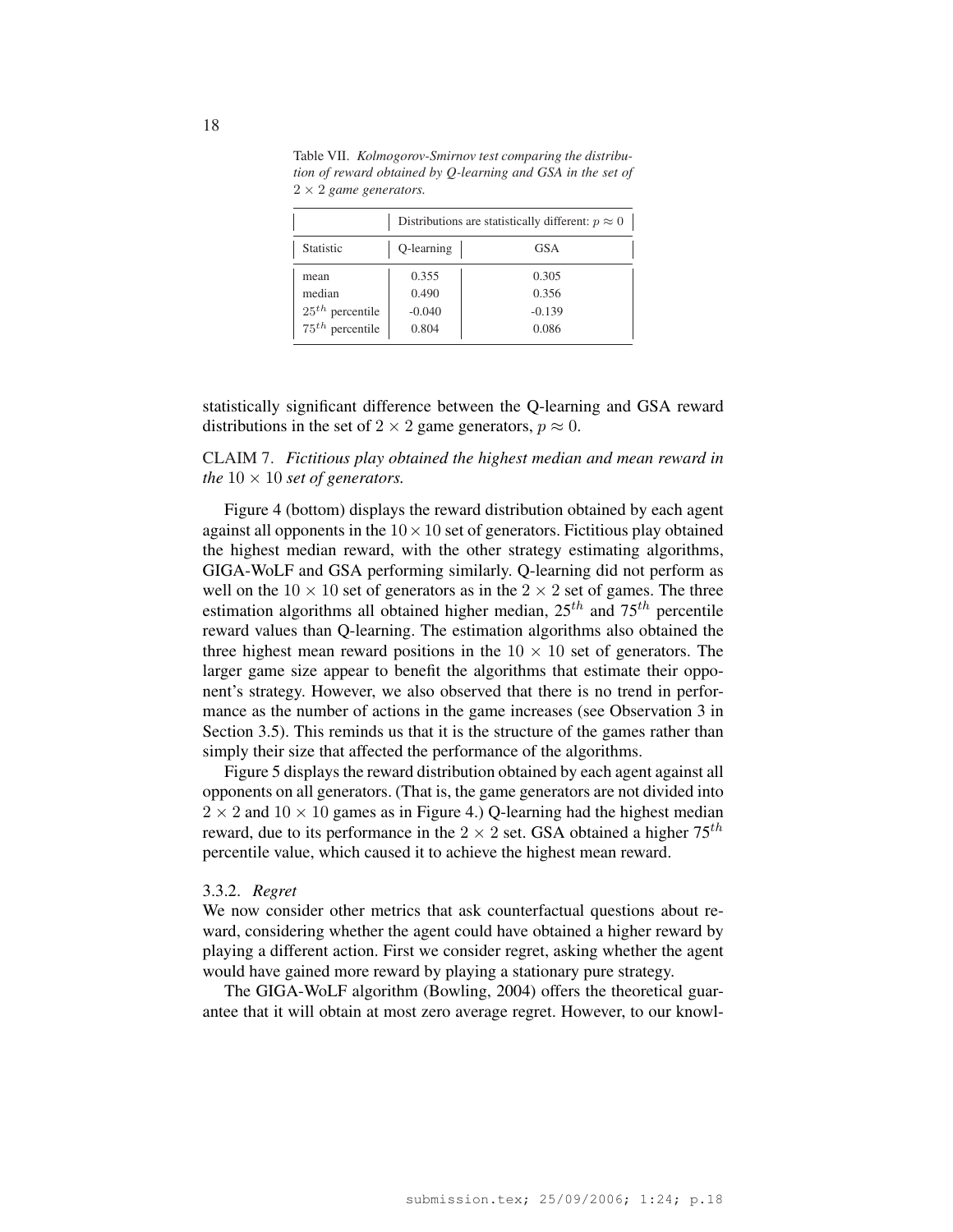

*Figure 4. Distribution of reward obtained by each agent against all algorithms in the set of*  $2 \times 2$  *(top)* and  $10 \times 10$  *(bottom)* game generators.



*Figure 5. Distribution of reward obtained by each agent against all algorithms on both sets of game generators.*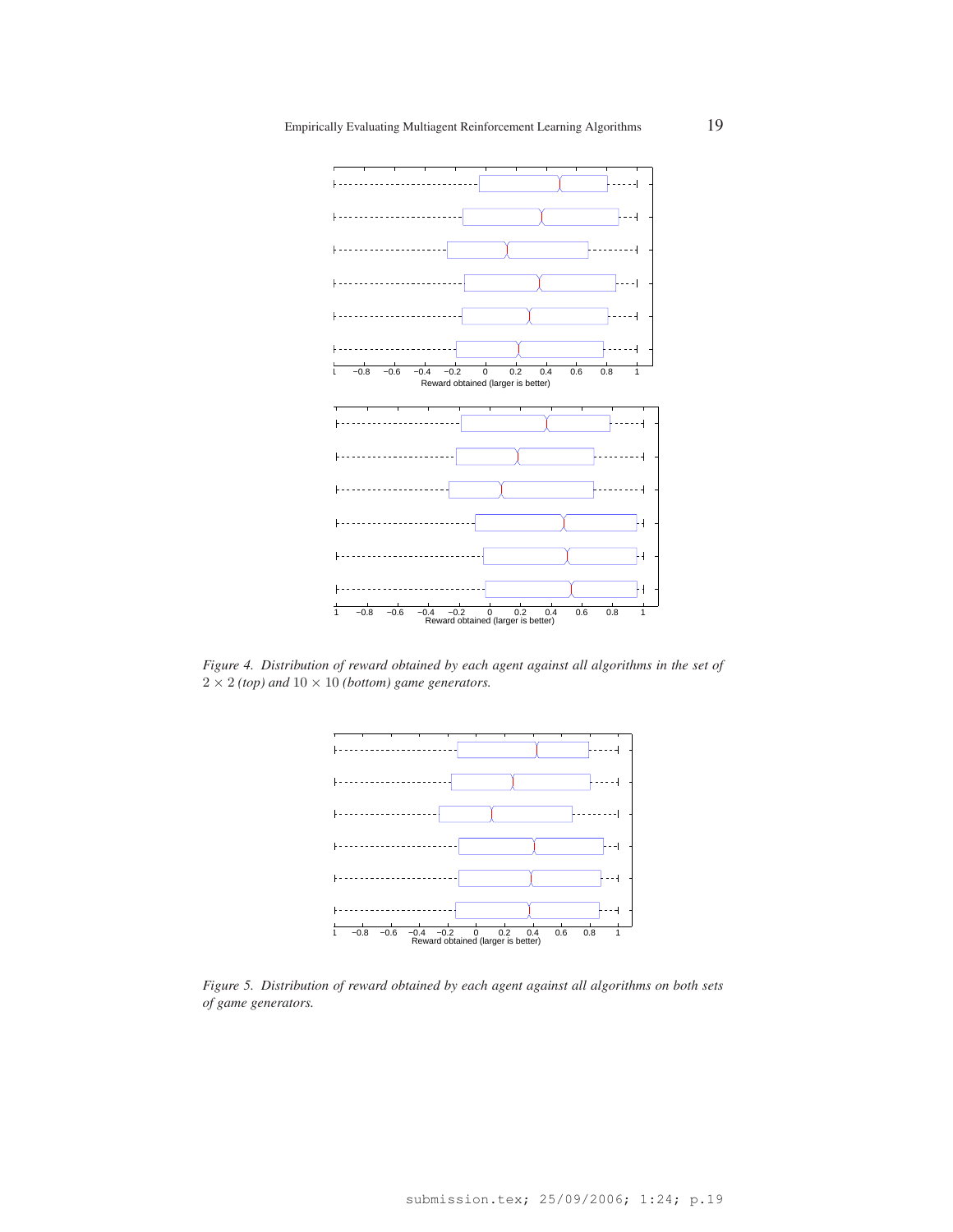|                   |                                                             | Regret in $2 \times 2$ game distribution | Regret in $10 \times 10$ game distribution                  |            |  |
|-------------------|-------------------------------------------------------------|------------------------------------------|-------------------------------------------------------------|------------|--|
|                   | Distributions are<br>statistically different: $p \approx 0$ |                                          | Distributions are<br>statistically different: $p \approx 0$ |            |  |
| <b>Statistic</b>  | GIGA-WoLF<br>Q-learning                                     |                                          | GIGA-WoLF                                                   | Q-learning |  |
| mean              | $-0.0004$                                                   | 0.0052                                   | 0.0003                                                      | 0.0263     |  |
| median            |                                                             |                                          |                                                             |            |  |
| $25th$ percentile |                                                             |                                          |                                                             |            |  |
| $75th$ percentile |                                                             |                                          | 0.0001                                                      |            |  |

Table VIII. *Kolmogorov-Smirnov test comparing the distribution of regret obtained by GIGA-WoLF and Q-learning.*

edge it has not been shown experimentally how the regret achieved by this algorithm compares to the regrets achieved by other algorithms; nor has it been demonstrated whether GIGA-WOLF often achieves better than zero regret in practice.

# CLAIM 8. *GIGA-WoLF achieved lower average regret than our other algorithms, and often achieves negative regret.*

Figure 6 shows a box plot of the regret distribution for each algorithm against all other algorithms on the set of  $2 \times 2$  (top) and  $10 \times 10$  (bottom) game generators. GIGA-WoLF had a substantially smaller variance than any other algorithm and consistently achieved negative regret. Averaging over all of the opponents, GIGA-WoLF achieved negative average regret in the  $2 \times 2$  set of games and an average regret of  $\approx 0$  in the  $10 \times 10$  set of generators. The other algorithms did tend to achieve zero median regret but had higher average regret. Q-learning was sometimes able to achieve negative regret on both sets of generators, and fictitious play did so on the  $10 \times 10$  set of generators.

To confirm that there is a statistical difference between the regret distributions obtained by GIGA-WoLF and Q-learning, we performed a Kolmogorov-Smirnov Z test. Table VIII provides the results of this test. In both the  $2 \times 2$ and  $10\times10$  generator sets there is a statistically significant difference between the regret distributions achieved by GIGA-WoLF and Q-learning.

#### 3.3.3. *Incentive to Deviate*

We now consider agents' incentive to deviate, which can be understood as their regret with respect to arbitrary nonstationary strategies. In other words, incentive to deviate measures how much extra reward an agent would have obtained had she managed to play a best response to her opponent's action in each stage game.

20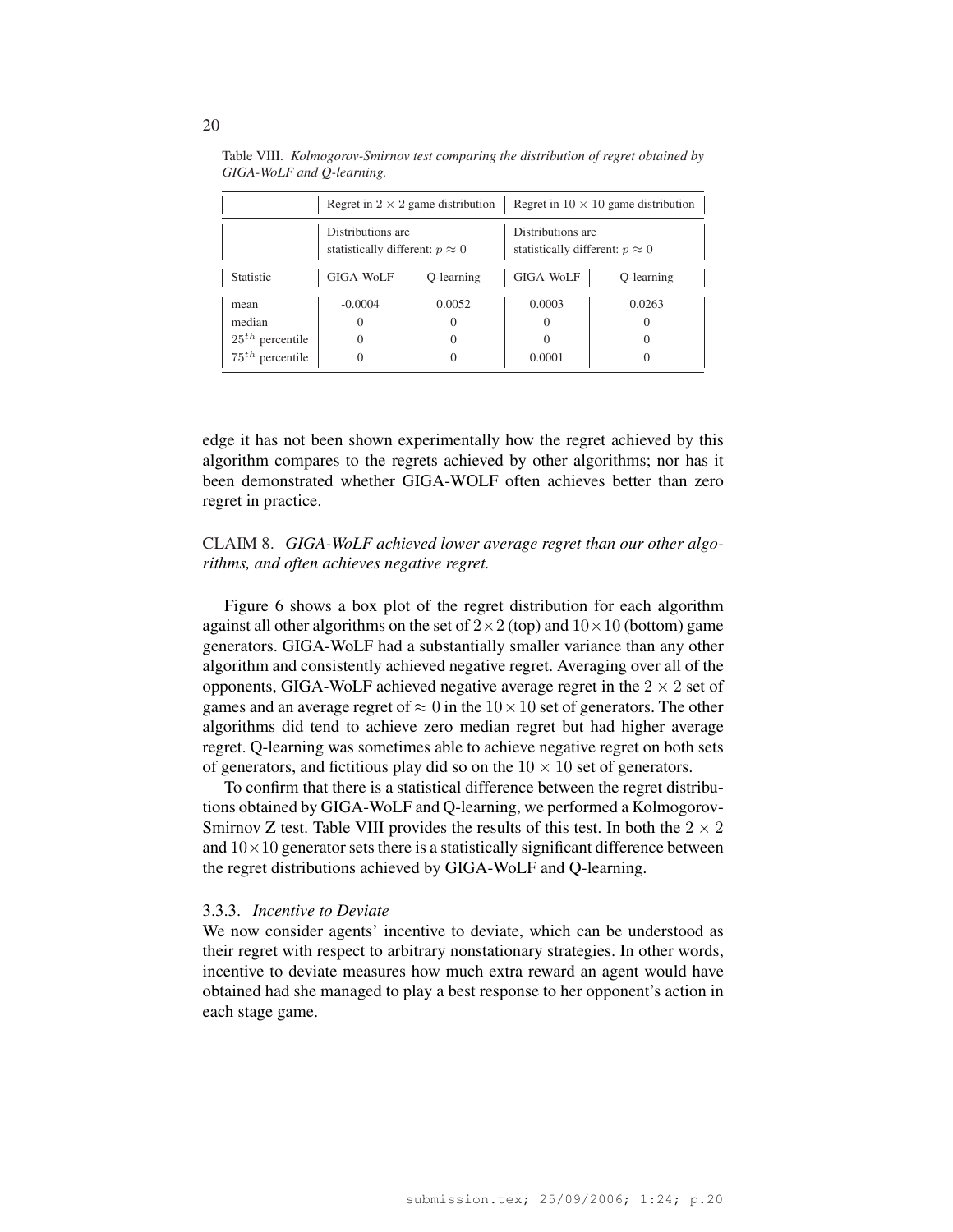

*Figure 6. Box plot of the distribution of regret obtained by each agent against all other agents in the*  $2 \times 2$  *(top)* and  $10 \times 10$  *(bottom) set of generators. In this plot all medians are at* 0. The *+'s indicate outliers—points that lie more than 1.5 times the interquartile range away from the edges of the box.*

CLAIM 9. *GIGA-WoLF consistently achieved a lower incentive to deviate score against its opponents than our other algorithms.*

Table IX displays the incentive to deviate score achieved by each agent against each other agent averaged over the set of  $2 \times 2$  games<sup>7</sup>. The values are sorted according to ascending incentive to deviate values obtained across *all* games (i.e., the averages of the values in Table IX and Table 21.) Against all agents GIGA-WoLF achieved the lowest score, with fictitious play always a close second. The table also shows a fairly regular order of incentive to deviate: GIGA-WoLF, fictitious play, GSA, minimax-Q-IDR, Q-learning and

<sup>7</sup> Tables IX and X are shown in a bar graph format in Figures 20 and 21 in Appendix B at the end of this article.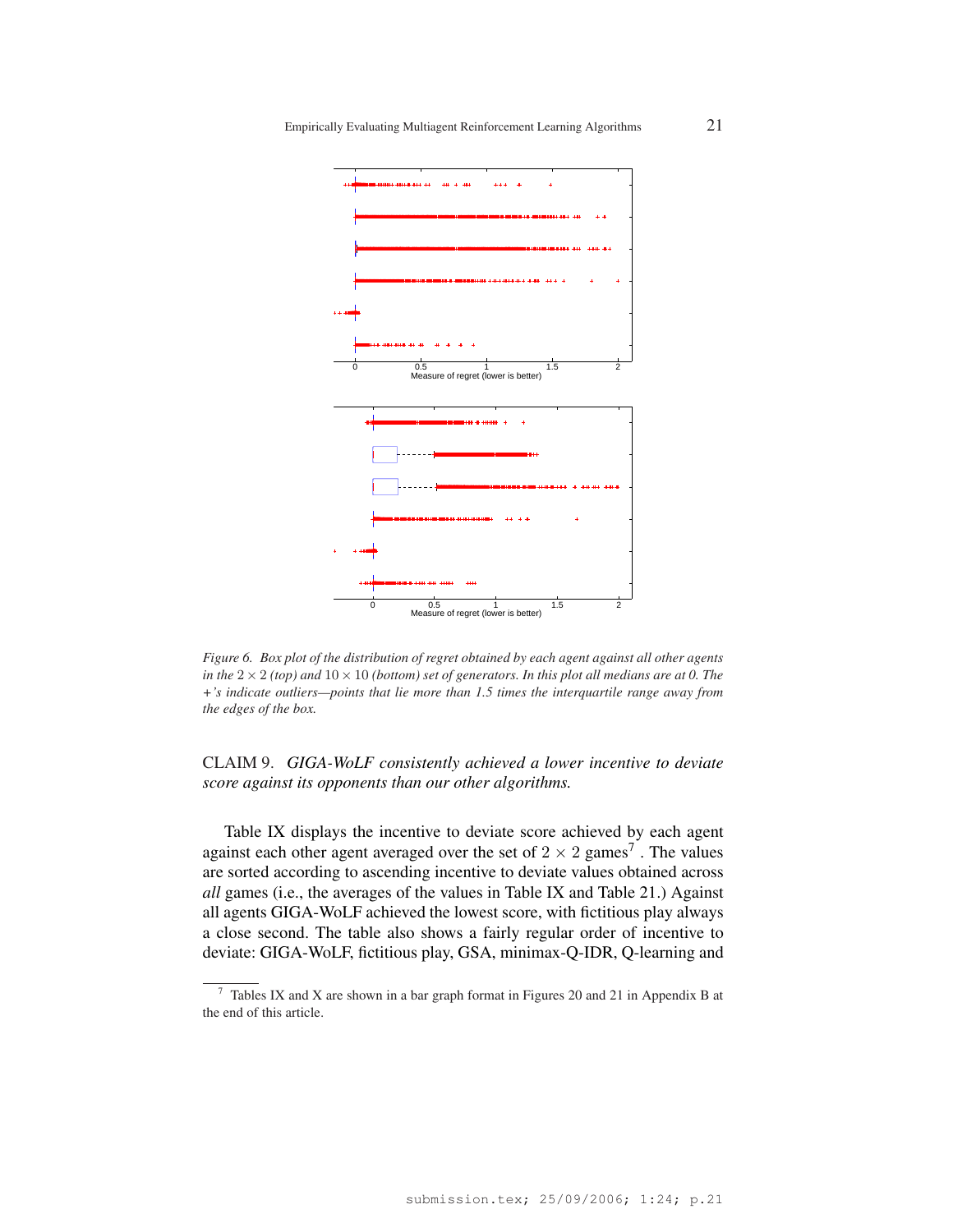|                    | Fictitious play | GIGA-WoLF | <b>GSA</b> | minimax-Q | minimax-Q-IDR | O-learning |
|--------------------|-----------------|-----------|------------|-----------|---------------|------------|
| GIGA-WoLF vs       | 0.034           | 0.036     | 0.014      | 0.045     | 0.018         | 0.054      |
| Fictitious play vs | 0.037           | 0.038     | 0.019      | 0.046     | 0.018         | 0.056      |
| GSA vs             | 0.045           | 0.054     | 0.031      | 0.053     | 0.019         | 0.06       |
| Q-learning vs      | 0.115           | 0.120     | 0.103      | 0.124     | 0.098         | 0.118      |
| minimax-Q-IDR vs   | 0.093           | 0.096     | 0.097      | 0.102     | 0.131         | 0.100      |
| minimax-Q vs       | 0.254           | 0.254     | 0.254      | 0.187     | 0.189         | 0.161      |

Table IX. *Average incentive to deviate values achieved by each agent in a table row against each of the agents listed in the columns in the set of* 2 × 2 *games. Smaller scores are better.*

Table X. *Average incentive to deviate values achieved by each agent in a table row against each of the agents listed in the columns in the set of*  $10 \times 10$  *games. Smaller scores are better.* 

|                    | Fictitious play | GIGA-WoLF | <b>GSA</b> | minimax-O | minimax-Q-IDR | O-learning |
|--------------------|-----------------|-----------|------------|-----------|---------------|------------|
| GIGA-WoLF vs       | 0.014           | 0.017     | 0.012      | 0.098     | 0.036         | 0.050      |
| Fictitious play vs | 0.023           | 0.024     | 0.017      | 0.097     | 0.036         | 0.058      |
| GSA vs             | 0.026           | 0.030     | 0.022      | 0.098     | 0.036         | 0.062      |
| Q-learning vs      | 0.147           | 0.159     | 0.132      | 0.177     | 0.114         | 0.187      |
| minimax-Q-IDR vs   | 0.213           | 0.227     | 0.215      | 0.268     | 0.162         | 0.247      |
| minimax-Q vs       | 0.265           | 0.266     | 0.278      | 0.288     | 0.206         | 0.274      |

minimax-Q. This order only differed when minimax-Q-IDR was an opponent, in which case Q-learning obtained a lower score than minimax-Q-IDR.

Table X displays the results for the  $10 \times 10$  set of generators. Results are generally the same as in the previous table, but now the order of the algorithms' scores is the same for all opponents. Q-learning now always achieved a better score than Minimax-Q-IDR, which is the opposite of what occurred in the  $2 \times 2$  games. Again, GIGA-WoLF consistently achieved the lowest incentive to deviate against all opponents. These results are interesting since incentive to deviate may be seen as a kind of regret, and GIGA-WoLF is designed to minimize regret of a different kind.

22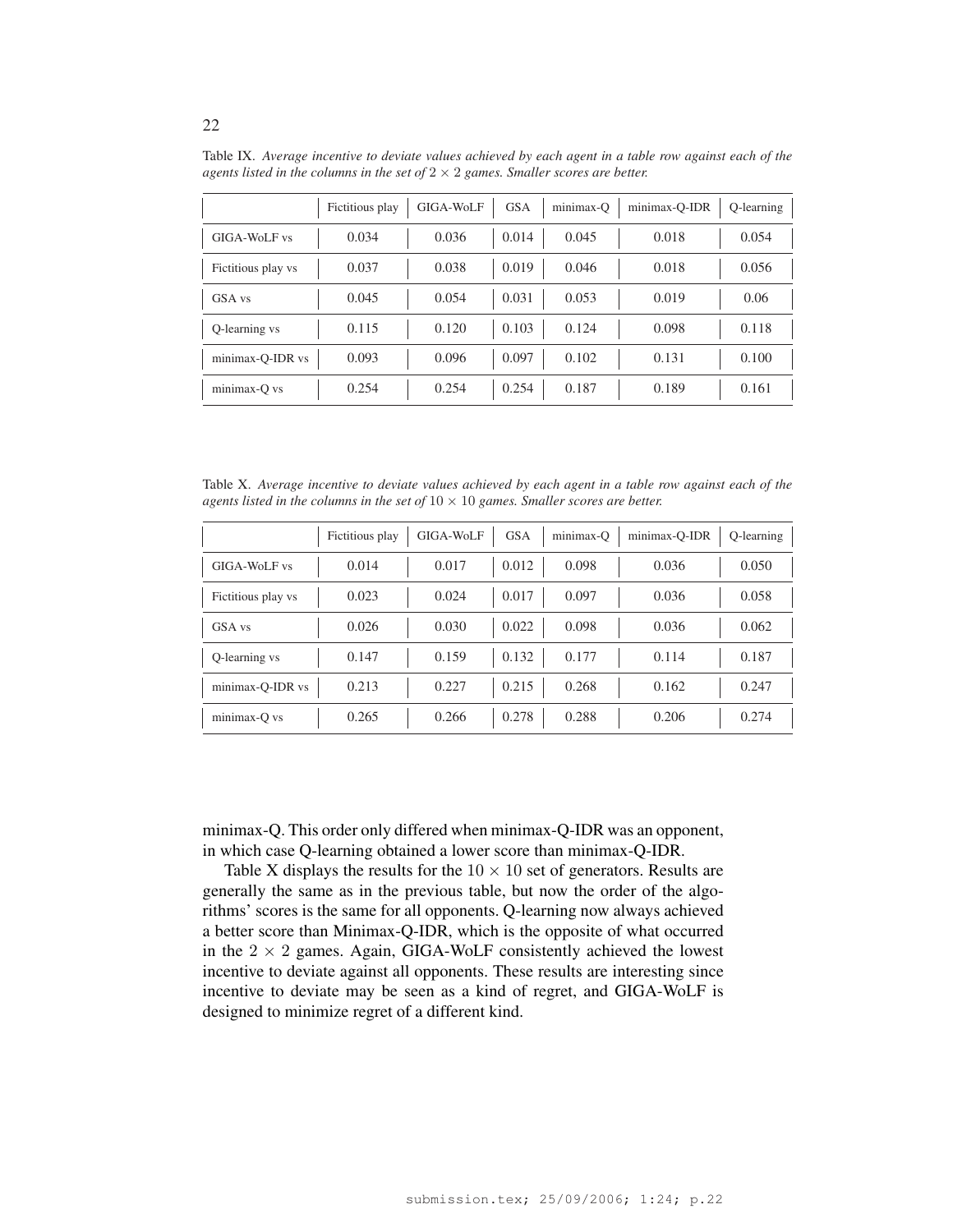### 3.3.4. *Minimax-Q and Domination*

Although for the most part we cannot make broad claims about how effective each algorithm was at attaining reward, we can say more about one algorithm: Minimax-Q.

# CLAIM 10. *Minimax-Q-IDR consistently achieved higher levels of reward than minimax-Q.*

Minimax-Q-IDR obtained higher median reward than minimax-Q against all opponents in every game drawn from the  $2 \times 2$  generator. This was also true in the majority of  $10 \times 10$  generators. Due to this performance difference, minimax-Q will sometimes be dropped from the results in the next section.

The games in which minimax-Q obtained higher reward are characterized generally by having a single equilibrium. The generators are Cournot Duopoly, Bertrand Oligopoly, Arms Race, Location game, Traveler's Dilemma, Covariant game, Dispersion game and War of Attrition. Minimax-Q-IDR assumes that its opponents will not play dominated actions, which of course is not always true. For example, in the Traveler's Dilemma game both players can achieve higher rewards by playing dominated strategies than they can by playing non-dominated strategies. (That is why this game is called a dilemma!) This suggests that while minimax-Q-IDR plays the Nash equilibrium strategy in these games, minimax-Q does not.

# CLAIM 11. *Minimax-Q-IDR dominated GIGA-WoLF in Traveler's Dilemma when judged by percentage of wins.*

Nudelman et al. (2004) compared minimax-Q, Q-learning and one of the earlier variants of WoLF across a distribution of games. They found that for the percentage of wins metric, minimax-Q dominated WoLF in the Traveler's Dilemma generator: that is, that Minimax-Q *always* achieved the higher reward in interactions between the two algorithms. This was shown for a two-action version of the game.

We were interested in whether this claim would hold true for different sizes of the game, and for the updated version of WoLF. We ran a relatively small additional experiment that considered 20 instances of a  $2 \times 2$  and  $10 \times 10$  version of Traveller's Dilemma. The configuration file for the main experiment was used to ensure consistency among all parameters. The results showed that the claim that minimax-Q dominates WoLF does not extend to GIGA-WoLF. However, we saw that *minimax-Q-IDR* did substantially outperform both minimax-Q and GIGA-WoLF in both the  $2 \times 2$  and  $10 \times 10$ versions of Traveller's Dilemma.

We show a subset of the win percentages for the minimax-Q, minimax-Q-IDR and GIGA-WoLF algorithms on the two-action version of Traveler's Dilemma in Figure 7 (top). GIGA-WoLF now won 74% of the interactions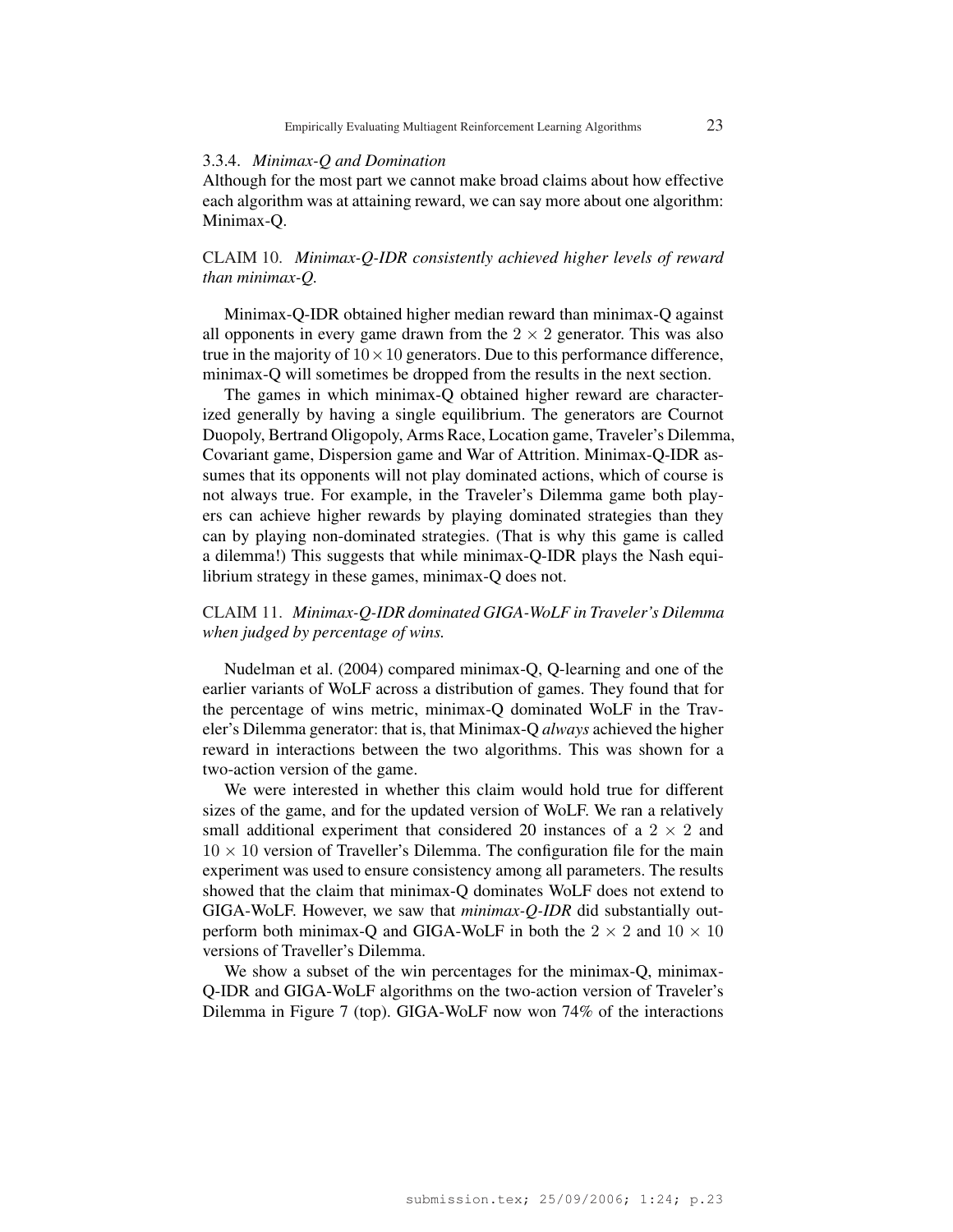

*Figure 7. Percentage of wins that minimax-Q and minimax-Q-IDR obtain against minimax-Q, minimax-Q-IDR and GIGA-WoLF in a*  $2 \times 2$  *(top) and*  $10 \times 10$  *(bottom) Traveler's Dilemma.* 

against minimax-Q, but only 25% of the interactions against minimax-Q-IDR. GIGA-WoLF also won more than 50% of the games against Q-learning and GSA. Minimax-Q won less than 50% of the interactions against any opponent. Minimax-Q-IDR won more than 50% of the interactions against every opponent.

The results are slightly different in a ten-action version of Traveler's Dilemma, with the distributions of win percentage values shown in Figure 7 (bottom). Minimax-Q-IDR did even better in the larger game, winning more than 90% of the interactions against all non-self play opponents. The results changed most substantially for minimax-Q against GIGA-WoLF, with minimax-Q now having won 55% of their encounters, compared to 25% in the  $2 \times 2$  version of Traveler's Dilemma. Other than against minimax-Q-IDR, minimax-Q won more than 50% of the games against all opponents. GIGA-WoLF only won more than 50% of the interactions against fictitious play. This again demon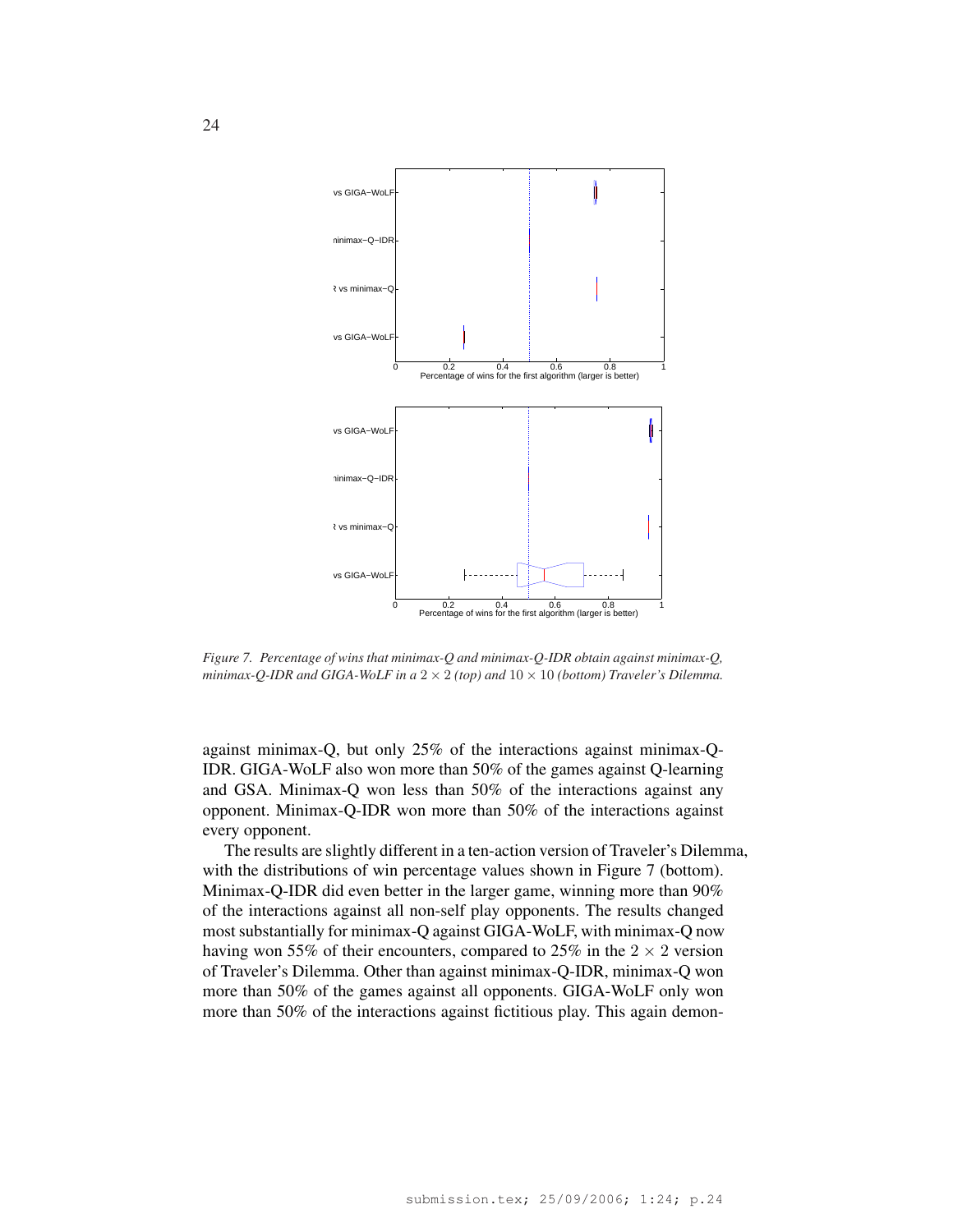strates how testing algorithms on a game at one size can give results that are not representative of performance at other sizes of that game.

# 3.4. EXPERIMENTAL RESULTS: CONVERGENCE TO A NASH EQUILIBRIUM

We now examine whether algorithms converge to a Nash equilibrium. Note that we cannot ask this question about a single algorithm because the concept of equilibrium depends on both players' strategies.

There has been some debate in the literature about whether it is reasonable to evaluate algorithms according to their ability to converge to an equilibrium. For example, Shoham et al. (2003) argue that an unconditional focus on Nash equilibrium is misguided. They suggest that the focus should be on meeting an objective (e.g., achieving high reward) given information about the types of agents who inhabit the environment. In this scenario, "the equilibrium concept [is not considered] central or even necessarily relevant at all" Shoham et al. (2003). However, the Nash equilibrium retains broad appeal as the "solution" to a game. These are at least "focal" strategies in some sense; if two algorithms are playing Nash equilibrium strategies, both are best responding to each other and neither can obtain a higher payoff by unilaterally changing her strategy.

### 3.4.1. *Linking Reward and Convergence*

The first experimental question to ask is whether it turns out that good performance under reward- and equilibrium-based metrics are correlated; if so, the philosophical debate about choosing between the metrics would appear less important.

# CLAIM 12. *There was no relationship between obtaining large reward and converging to a Nash equilibrium.*

Our experiments do not support the idea that there is a link between the reward that an agent receives and its convergence to a Nash equilibrium. Two agents can be equally far from an equilibrium and not obtain similar rewards. Two different pairs of agents could also converge to different equilibria that have different payoffs.

At a high level, Figure 8 displays the combined  $\ell_1$  score for convergence to a Nash equilibrium and the reward obtained by each agent in the set of  $2 \times 2$  (top) and  $10 \times 10$  (bottom) game generators.<sup>8</sup> The results for each agent are aggregated against all opponents. Minimax-Q is not included in these tests. In these figures, we compare the reward and convergence scores between agents, rather than comparing these scores for the same agent. Note

<sup>8</sup> Recall the definition of this performance measure in Section 2.1.3.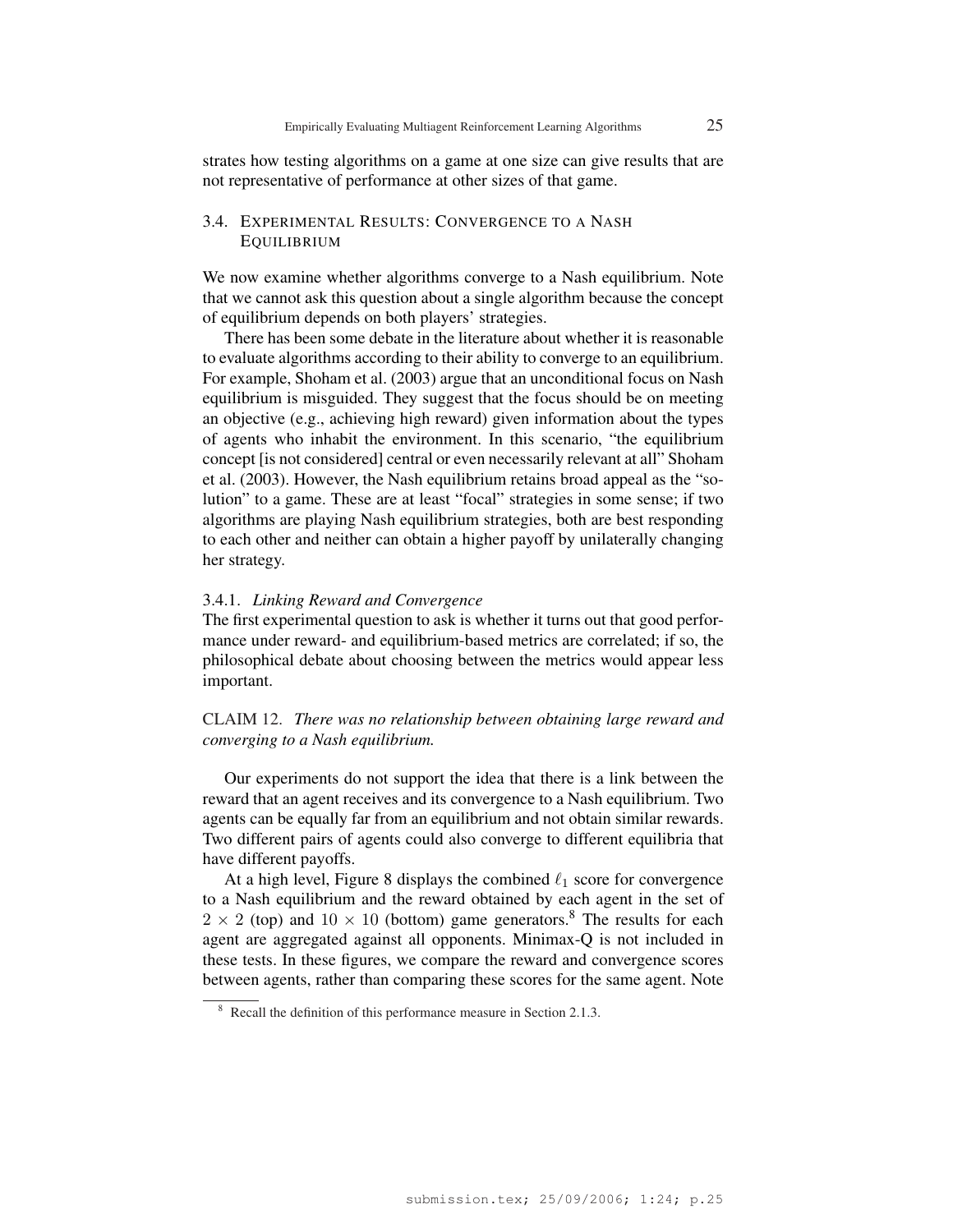

*Figure 8. Distributions of the reward and*  $\ell_1$  *distance to a Nash equilibrium obtained in the*  $2 \times 2$  *(top)* and  $10 \times 10$  *(bottom) set of generators. FP represents fictitious play.* 

that in the top figure all convergence box plots have their mass at zero, with the pluses indicating outliers. This means that the vast majority of data points had a value of zero, contrary to the visual impression given by the graph.

Focusing on the  $10 \times 10$  plot of Figure 8 (bottom), it can be seen that GSA obtains a higher median reward than Q-learning but has a worse convergence rate. GIGA-WoLF obtains a similar reward distribution to GSA, but has a very different Nash convergence distribution.

In Figure 9 we examine only the Arms Race generator, showing rates of convergence to a Nash equilibrium and the reward obtained for Q-learning and fictitious play in self play. (This configuration is provided only as an example; qualitatively similar results were obtained for many other algorithmgenerator combinations.) Both agents converge to an equilibrium, but obtain very different reward distributions.

We did find one robust connection between reward and convergence to a Nash equilibrium. If algorithm *A* plays *B* and *A* also plays *C* and in both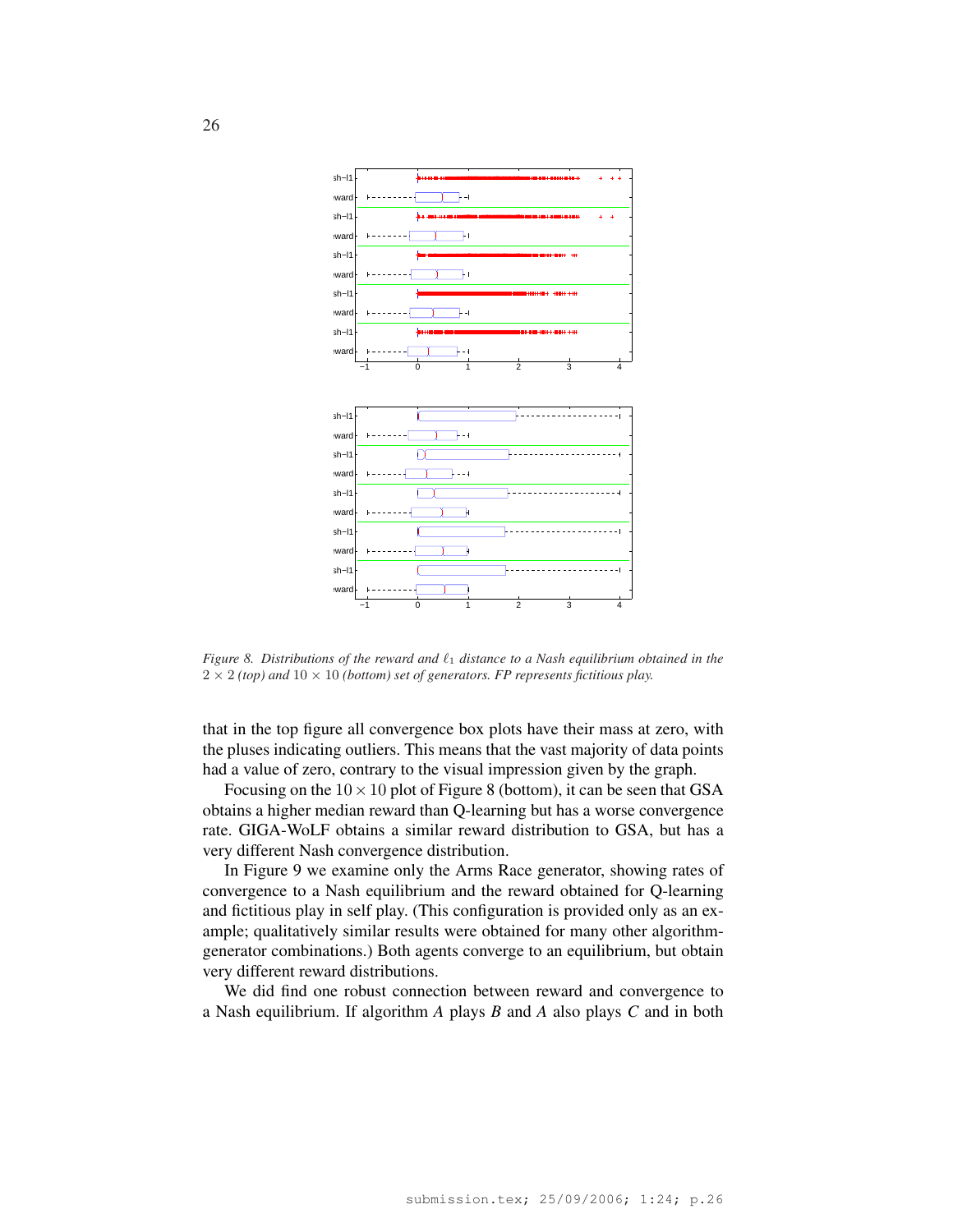

*Figure 9. Distributions of the reward and*  $\ell_1$  *distance to a Nash equilibrium obtained in the Arms race game by fictitious play and Q-learning in self play.*



*Figure 10. Minimax-Q-IDR obtains similar distributions of the*  $\ell_1$  *distance to a Nash equilibrium against two opponents. The resulting reward distribution is also similar.*

cases *A* obtains similar convergence rates, then *A* can be expected to achieve a similar reward distribution in both cases. An example that follows this rule is shown in Figure 10, where the distributions for the reward obtained and distance to the Nash equilibrium are shown for minimax-Q-IDR against fictitious play and GIGA-WoLF. The algorithms play similar strategies leading to the same set of rewards. We performed a Kolmogorov-Smirnov test comparing the resultant Nash and reward distributions, which showed that there was no significant difference between the metric values that minimax-Q-IDR obtained against fictitious play and against GIGA-WoLF ( $p \approx 1$  in both cases). Similar examples of this connection can be found for all of the algorithms tested in our experiment.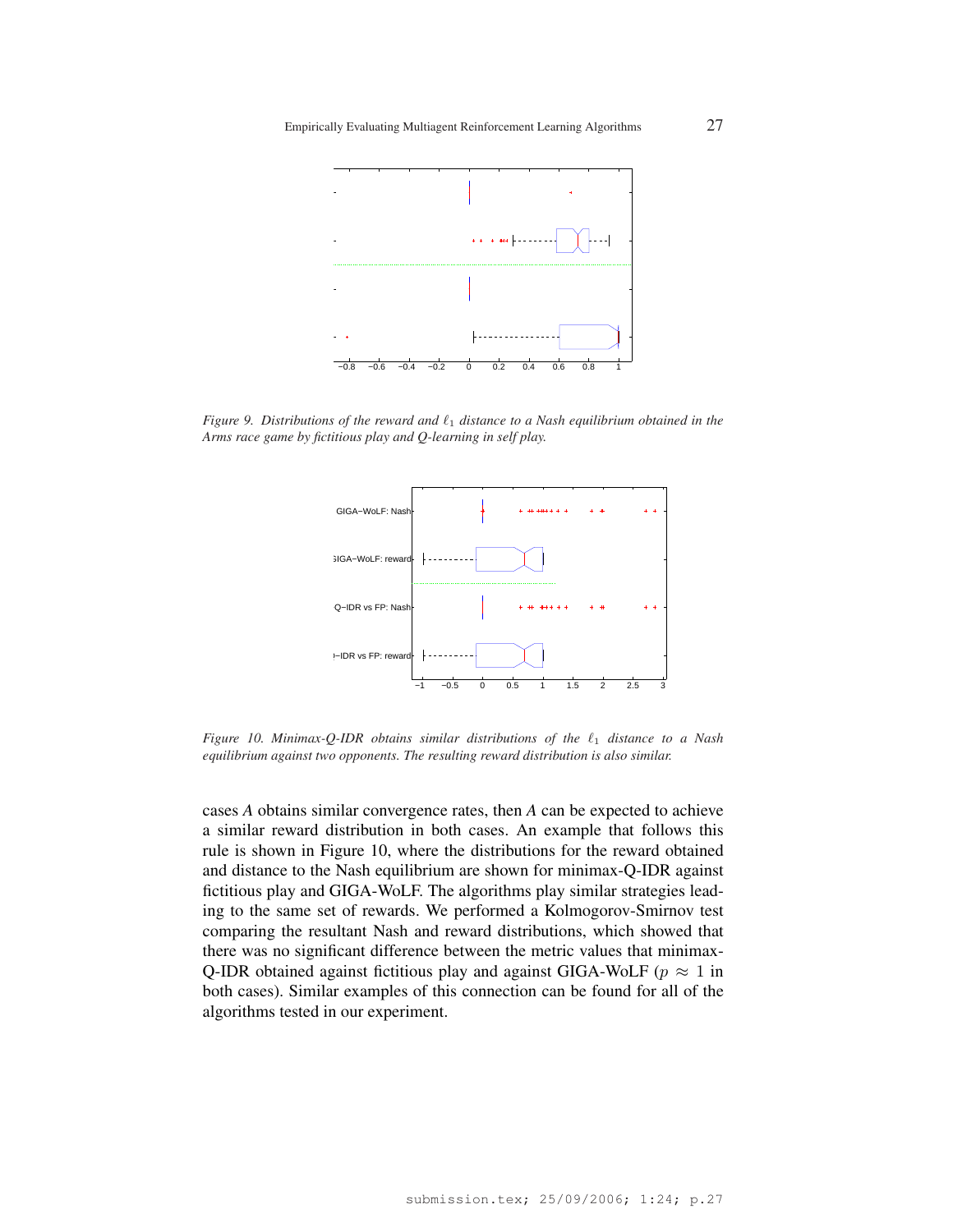

*Figure 11. Percentage of repeated games where an algorithm and its opponent converge exactly to a Nash equilibrium in the two generator sets.*

Interestingly, our experimental evidence does *not* allow us to generalize the rule described above to say that when algorithm *A* plays *C* and algorithm *B* plays *D*, if *A* and *B* obtain similar Nash convergence distributions, then they should also obtain similar reward distributions.

The results of this experiment suggest that convergence to Nash equilibrium and reward are not necessarily correlated and that one metric cannot substitute for both. Thus, we believe that when possible, future studies should report both statistics.

#### 3.4.2. *Exact Convergence to a Nash Equilibrium*

We now investigate the extent to which our algorithms converged exactly (within machine precision) to Nash equilibria.

CLAIM 13. *Our algorithms often converged to Nash equilibria, but also often failed to converge.*

Results are shown for the percentage of interactions in which an algorithm and its opponent converged to a Nash equilibrium. In the  $2 \times 2$  set of games, the majority of algorithms converged more than half the time, while in the  $10 \times 10$  set of generators no algorithm did so. In the literature, convergence to an equilibrium strategy is often considered for self play on a single game. Here we consider each algorithm in self play and against six opponents, across our full sets of  $2 \times 2$  and  $10 \times 10$  generators.

Figure 11 displays the empirical probability of each of the algorithms converging with their opponent to a Nash equilibrium. The algorithms are sorted according to decreasing overall probability of convergence, averaged across both sets of games.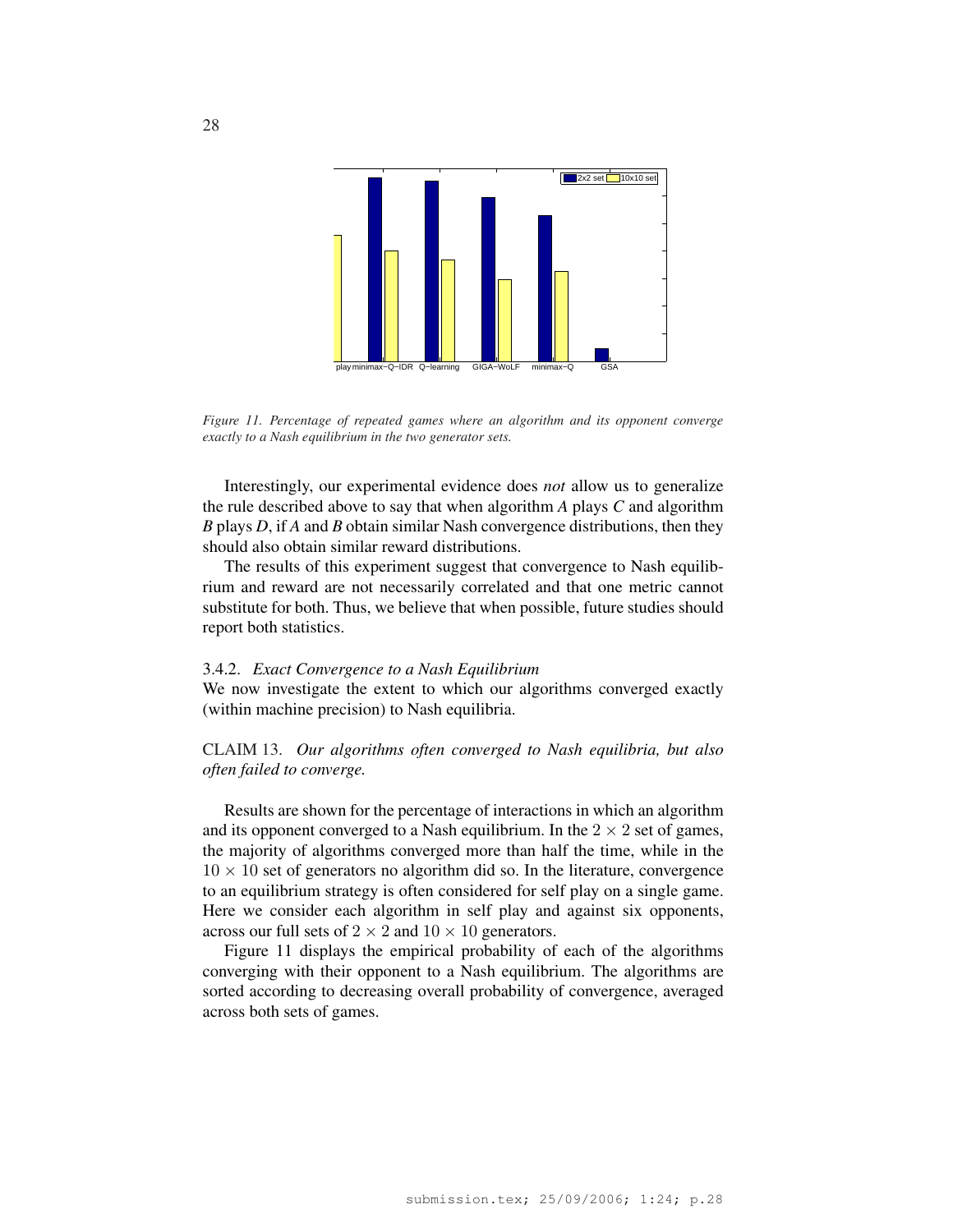Empirically Evaluating Multiagent Reinforcement Learning Algorithms 29



*Figure 12. Percentage of repeated games where an algorithm and its opponent converge on average to an*  $\ell_1$  *distance of within* 0.005 *of an equilibrium.* 

Fictitious play had the highest success in both sets of games, converging more than two thirds of the time in the  $2 \times 2$  set. Surprisingly, it was followed by minimax-Q-IDR, perhaps an indication of how often the  $2\times 2$  games could be iteratively reduced to a Nash equilibrium. Equally surprisingly is the fact that GIGA-WoLF was not as successful and was in fact beaten by Q-learning in both families of generators. Q-learning regularly converged, despite the facts that it always plays a pure strategy and that it ignores its opponent's ability to adapt. GSA almost never converged to an equilibrium, because its property of jumping out of local minima prevented it from converging at all.

For all of the algorithms, we observed a higher percentage of convergence in the  $2 \times 2$  set of games than in the  $10 \times 10$  set of generators. One possible reason for this is that pure strategy equilibria were more prevalent in our  $2 \times 2$  games. Coordination problems may also have been simpler to solve in the smaller games.

### 3.4.3. *Joint*  $\ell_1$  *Measure of Convergence to a Nash Equilibrium*

We can now ask the question of whether our algorithms converge to a strategy that is *close* to a Nash equilibrium, regardless of whether they converge exactly. To answer this question, we use the  $\ell_1$  measure of convergence to a Nash equilibrium, and ask how often the algorithms converged to strategies that were less than 0.005 from a Nash equilibrium.

CLAIM 14. *Our algorithms often converged to strategies that are close to a Nash equilibrium.*

Figure 12 displays the percentage of repeated games in which the average joint  $\ell_1$  distance to the closest Nash equilibrium was less than 0.005. The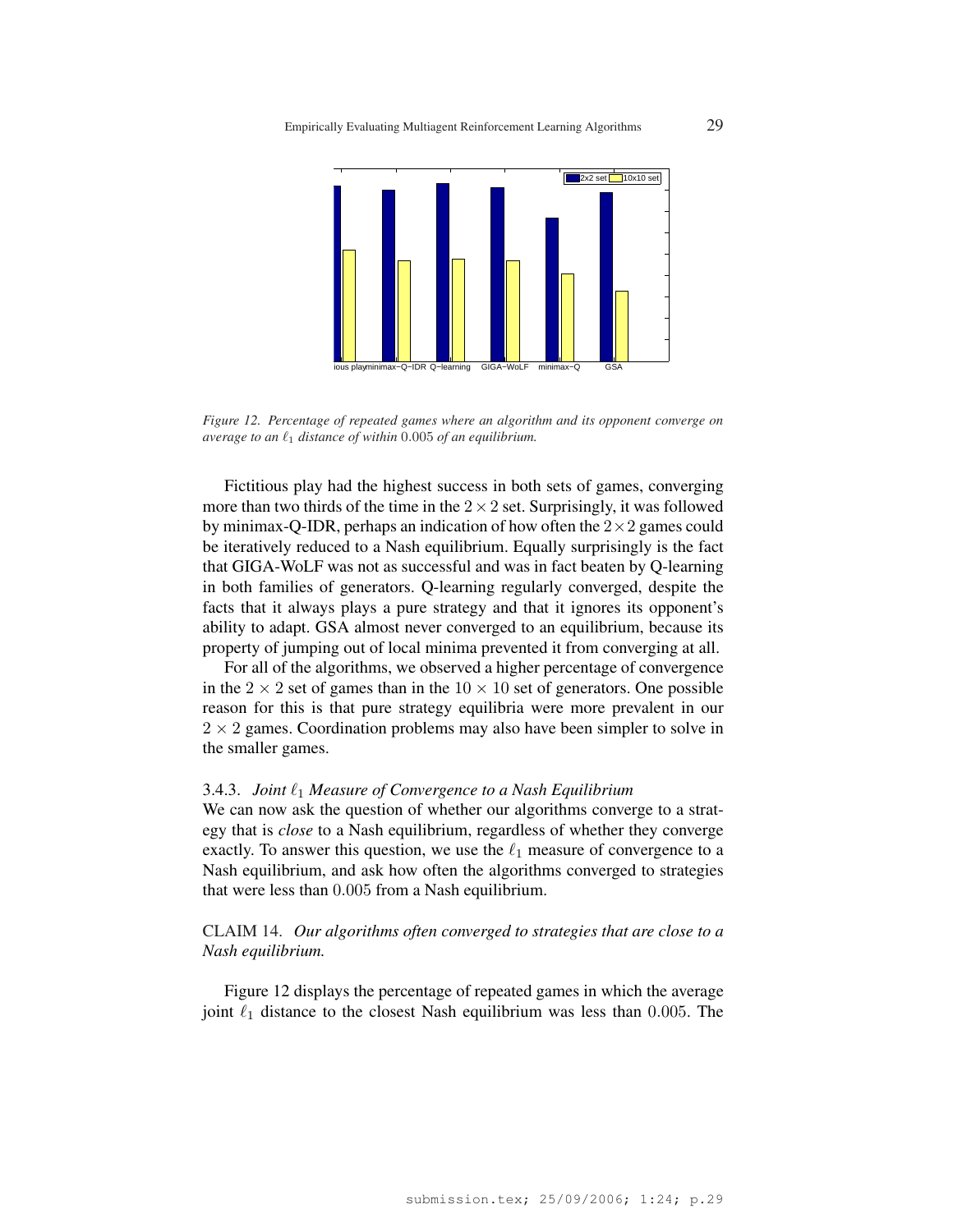algorithms are listed in the same order as Figure 11. The results show that in the  $2 \times 2$  and  $10 \times 10$  sets every algorithm had a substantially higher chance of being "near" an equilibrium than of converging exactly to it. The percentage increase in convergence rates for the  $2 \times 2$  games was a minimum of 13%, a maximum of 74% and a median of 16%. For the  $10 \times 10$  games it was somewhat smaller, with a minimum of 7%, a maximum of 33% and a median of 10%. The biggest increase was for the GSA algorithm, where the values increased by 74% and 33% in the  $2 \times 2$  and  $10 \times 10$  set of generators respectively. This supports our earlier claim that the "jumping" step in the GSA algorithm caused it not to converge exactly to Nash equilibria, even when it got very close. Our algorithms were still more likely to nearly converge in the 2  $\times$  2 set than the 10  $\times$  10 set of generators. In the 2  $\times$  2 set of games, Q-learning got close to an equilibrium marginally more often than fictitious play. In the  $10 \times 10$  set of generators the situation was reversed, and fictitious play reached the window more than half the time.

The most important conclusion to draw is that all of our algorithms converged to near-equilibrium strategies much more often than they converged exactly. Researchers conducting future experimental work should therefore consider reporting convergence to strategies that are near equilibria as well as to exact equilibria.

#### 3.4.4. *Convergence in Self Play*

We now differentiate between self and non-self play to see where our algorithms are more likely to converge to equilibria. Arguably, the property of convergence to a Nash equilibrium in self play is more important than the property of convergence to a Nash equilibrium against an arbitrary opponent, for two reasons. First, we pointed out above that convergence to a Nash equilibrium is a metric that measures both algorithms playing the game; however, in self play this metric really does describe only a single algorithm. Second, if an algorithm is successful then it could be widely adopted, meaning that it *should* expect to encounter itself in self play.

# CLAIM 15. *Our algorithms converged more often to an exact Nash equilibrium in self play than in non-self play.*

The majority of theoretical results for convergence in the literature are for self play. We are not aware of previous empirical comparisons between self and non-self play convergence rates. Figure 13 shows the percentage of repeated games in which an algorithm converged exactly to a Nash equilibrium. The results are shown for self and non-self play in the two generator sets and are sorted according to the self play probabilities averaged across all games.

For all algorithms except GSA, the convergence probabilities dropped when moving from self to non-self play; GSA almost never converged in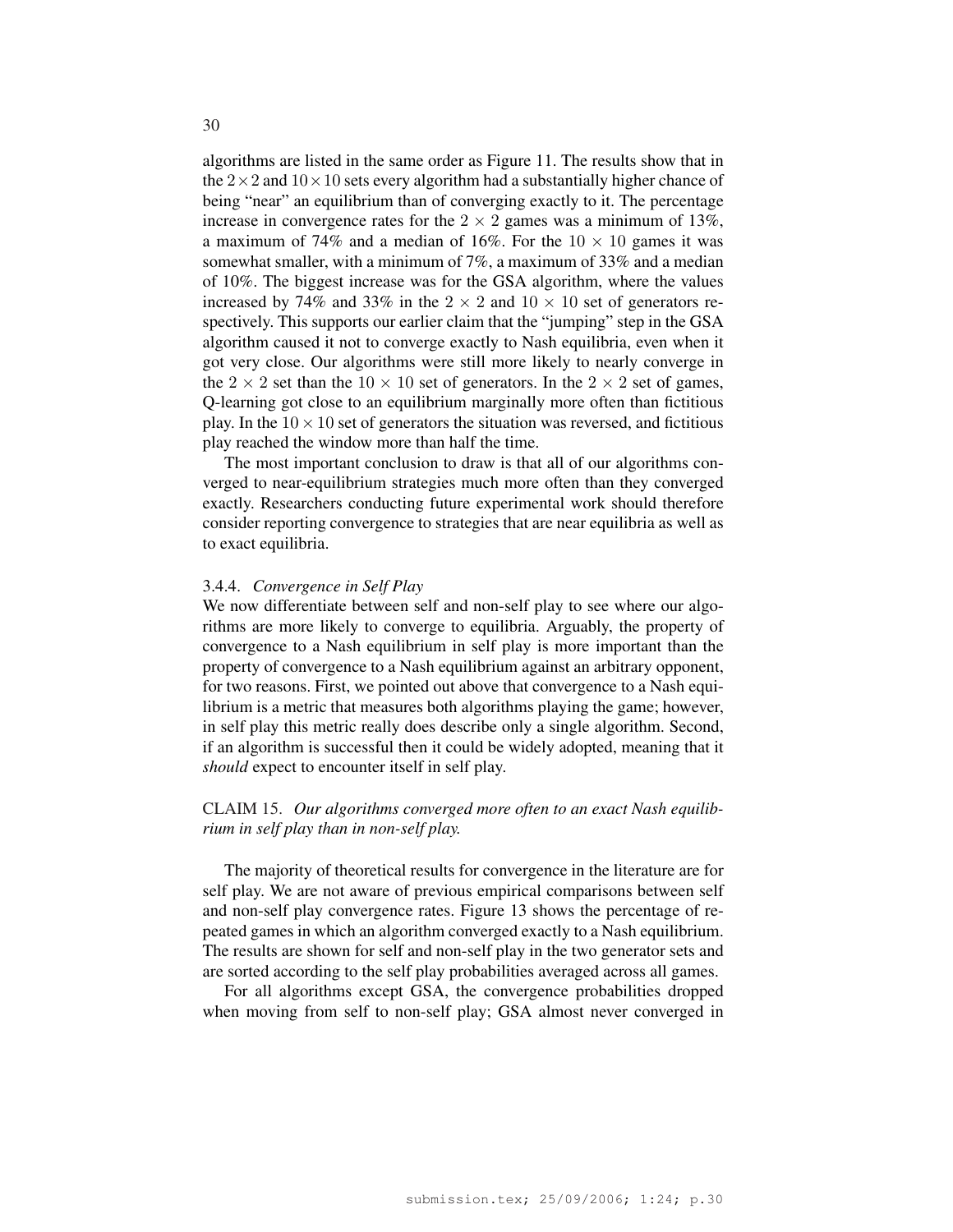

*Figure 13. Percentage of repeated games where an algorithm converged on average to an exact Nash equilibrium in self and non-self play.*



*Figure 14. Percentage of repeated games where an algorithm converged on average to an*  $\ell_1$ *distance of within* 0.005 *of an equilibrium, in self and non-self play.*

either self or non-self play. Interestingly the difference in convergence rate for minimax-Q between self play (57%) and non-self play (52%) in our  $2 \times 2$ games was quite small. Q-learning, which ignores what the opponent is doing, was very successful. Since Q-learning only plays pure strategies, this indicates that many of our  $2 \times 2$  games had pure strategy equilibria.

CLAIM 16. *The difference in convergence rates to strategies close to a Nash equilibria between self and non-self play is smaller than the difference in convergence rates for self and non-self play for exact convergence rates.*

Figure 14 presents the rates for algorithms converging to a strategy close to a Nash equilibrium in self and non-self play in the  $2 \times 2$  and  $10 \times 10$  generator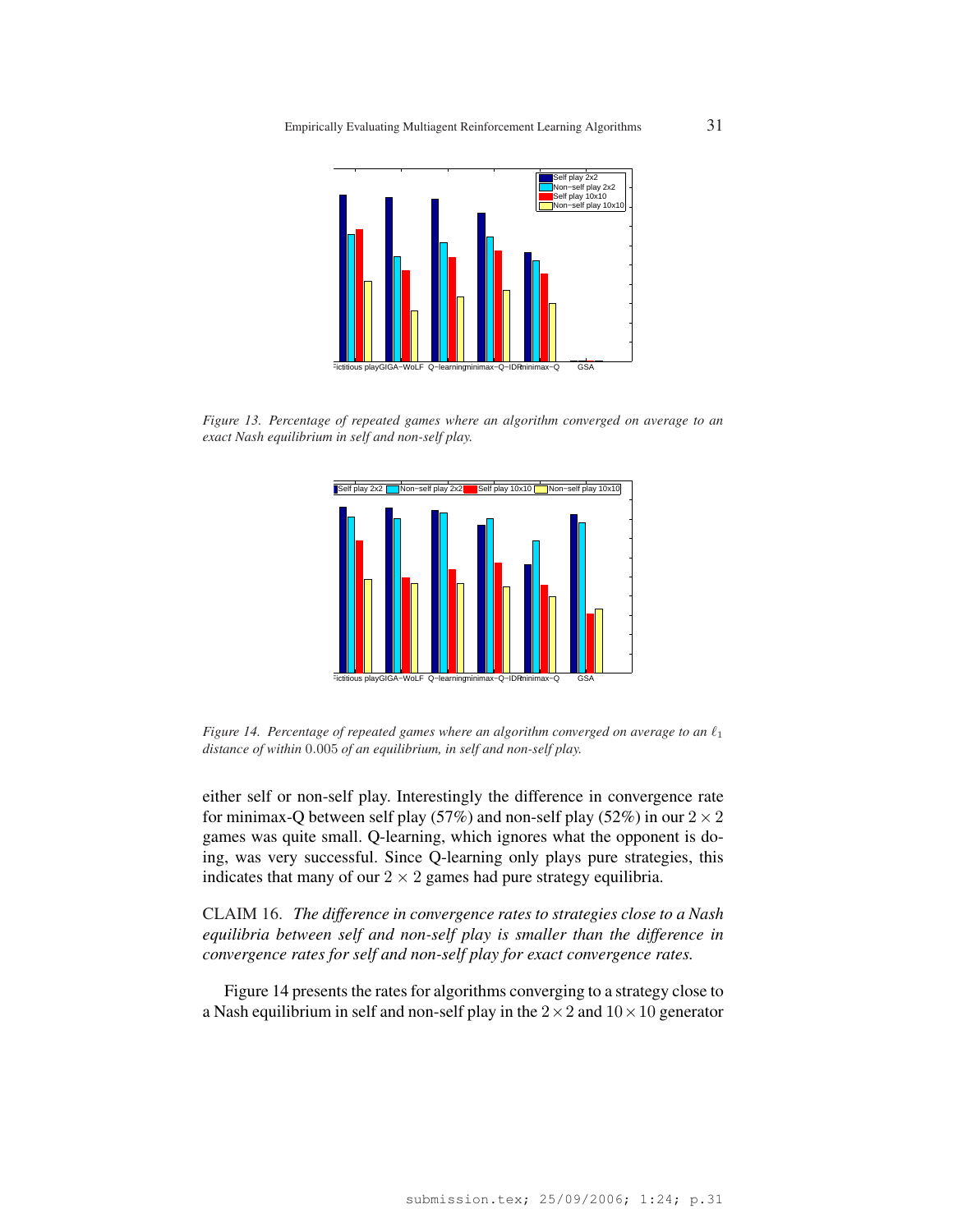sets. In the  $2 \times 2$  set, all algorithms except for minimax-Q had a difference of less than 5% between self play and non-self play convergence rates. This is different from the results displayed in Figure 13, where minimax-Q was the only algorithm with a small difference between self and non-self play convergence rates in the  $2 \times 2$  set of games.

GSA and GIGA-WoLF are the only algorithms that have any significant difference in self play percentages between convergence to the exact equilibrium and convergence to a strategy close to an equilibrium. This indicates an important difference between self-play and non-self-play convergence: when most algorithms converge in self play, they tend to converge to the exact Nash equilibrium. This was true for both the  $2 \times 2$  and  $10 \times 10$  generators (compare Figures 13 and 14). In the  $10 \times 10$  set, the only algorithms that got close to an equilibrium more often than they converged to the exact equilibrium were the three tracking algorithms. In non-self play, this was not the case and there were large differences in the convergence rates when comparing exact convergence to convergence to strategies close to an equilibrium.

### 3.5. OBSERVATIONS FROM EMPIRICAL PLAY

We now present a series of high level observations that we have made from our empirical study. We list these to provide the reader with an overview of our results and to single out some noteworthy points.

# OBSERVATION 1. *No algorithm in our test set dominated.*

In our sets of  $2 \times 2$  and  $10 \times 10$  generators there was no single algorithm that beat every other algorithm on all games. While an algorithm might have performed well according to one metric (e.g., GIGA-WoLF on regret), there is no algorithm that dominated on both reward and Nash convergence metrics.

# OBSERVATION 2. *An algorithm needs to be tested on a variety of generators in order to obtain accurate performance information.*

We feel that this is one of our more important observations. We observed a great deal of variance in our experimental results as we varied the game generators and their payoff structures. We can therefore conclude that it is dangerous to claim anything about an algorithm's general performance based on an experiment involving a single instance of one game. Instead, testing needs to be done over a wide variety of games.

OBSERVATION 3. *We observed no relationship between the reward an algorithm obtained and the number of actions in a game. Thus it is a good idea to test on games with different numbers of actions.*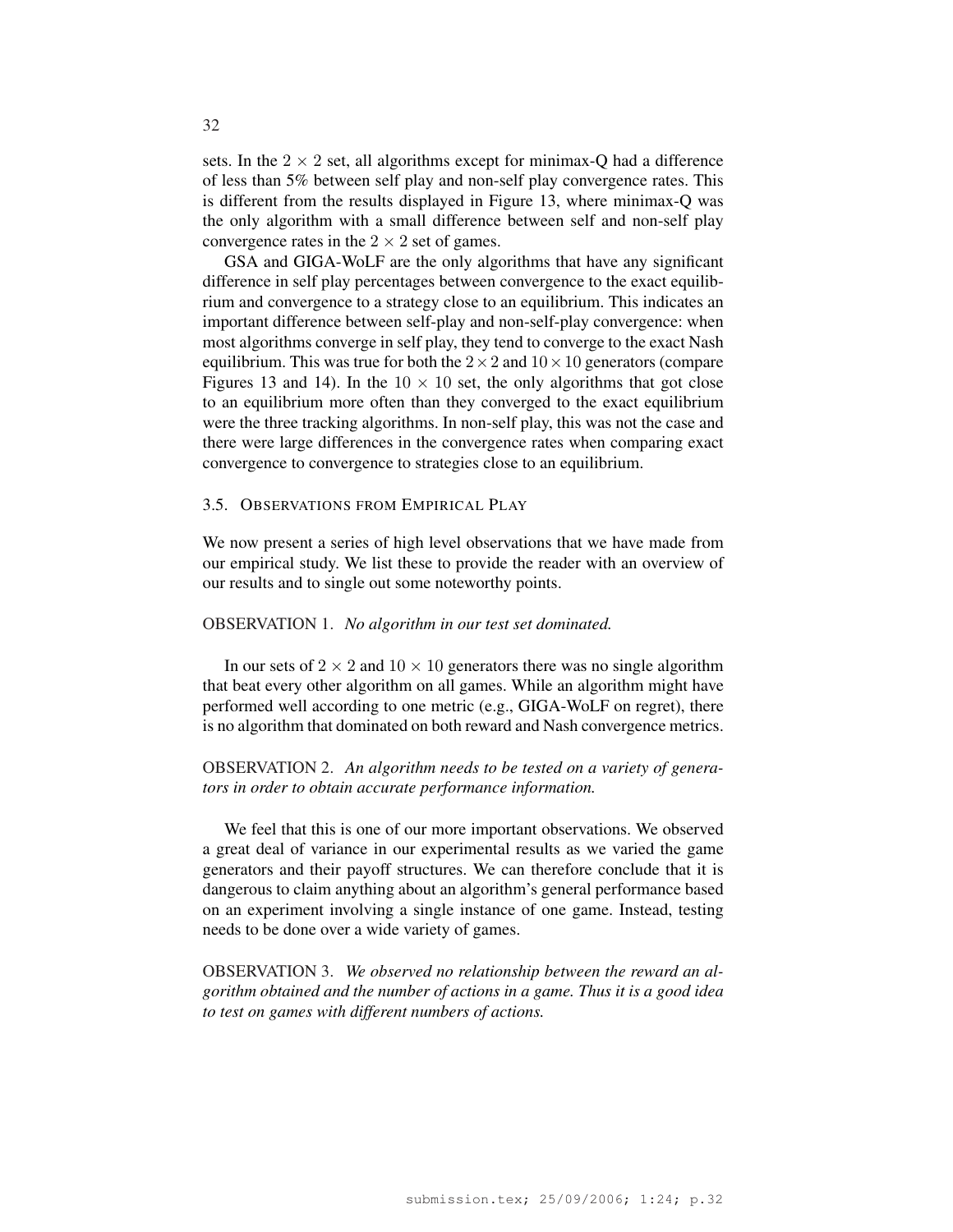We ran a small additional experiment to check for a relationship between the reward that algorithms obtain and the number of actions in a game. We used two generators, the *Covariant game* and *Grab the dollar*, generating twenty random instances of each game from two to ten actions. A linear regression test showed that there was no linear relationship between the reward that an agent obtained and the number of actions in these game generators. Subjectively, we could see no evidence of a nonlinear relationship either. When claims are made about algorithm performance it should be with reference to the specific game size tested, since the performance of an algorithm on other game sizes may not always be similar. While it may be possible that a trend exists for other generators, at the least our experiment shows that such a trend does not exist for *all* generators.<sup>9</sup>

# OBSERVATION 4. *Having information about the games and opponents being played can provide insight into which algorithm to use in a given environment.*

This argument follows from the observation that algorithms perform differently on different generators and against different opponents. We note that a learning algorithm that makes use of such prior information was proposed by Powers and Shoham (2004).

OBSERVATION 5. *The choice of which algorithm to use in an environment should depend on which metrics of performance are considered important; success on one metric often fails to transfer to success on another.*

We mentioned in our discussion of Claim 12 that success in converging to a Nash equilibrium and success in obtaining reward were not equivalent. When deciding what algorithm to use in a given scenario or when designing a new algorithm, our results suggest that one should choose a specific metric that will be used for evaluation. It may then be easier to identify an algorithm that would achieve the desired objective; e.g., GIGA-WoLF was observed to be very effective at minimizing regret.

OBSERVATION 6. *Fictitious play was best at converging to a Nash equilibrium.*

Fictitious play obtained the highest rates of convergence to a Nash equilibrium, as we showed in Section  $3.4^{10}$  This was especially true for the larger  $10 \times 10$  set of generators.

<sup>&</sup>lt;sup>9</sup> Freund and Schapire (1996) presents work on large games with regret matching algorithms.

<sup>&</sup>lt;sup>10</sup> One of our anonymous reviewers suggested that the algorithms in (Foster and Vohra, 1997) may be expected to converge to a Nash equilibrium even more reliably than fictitious play.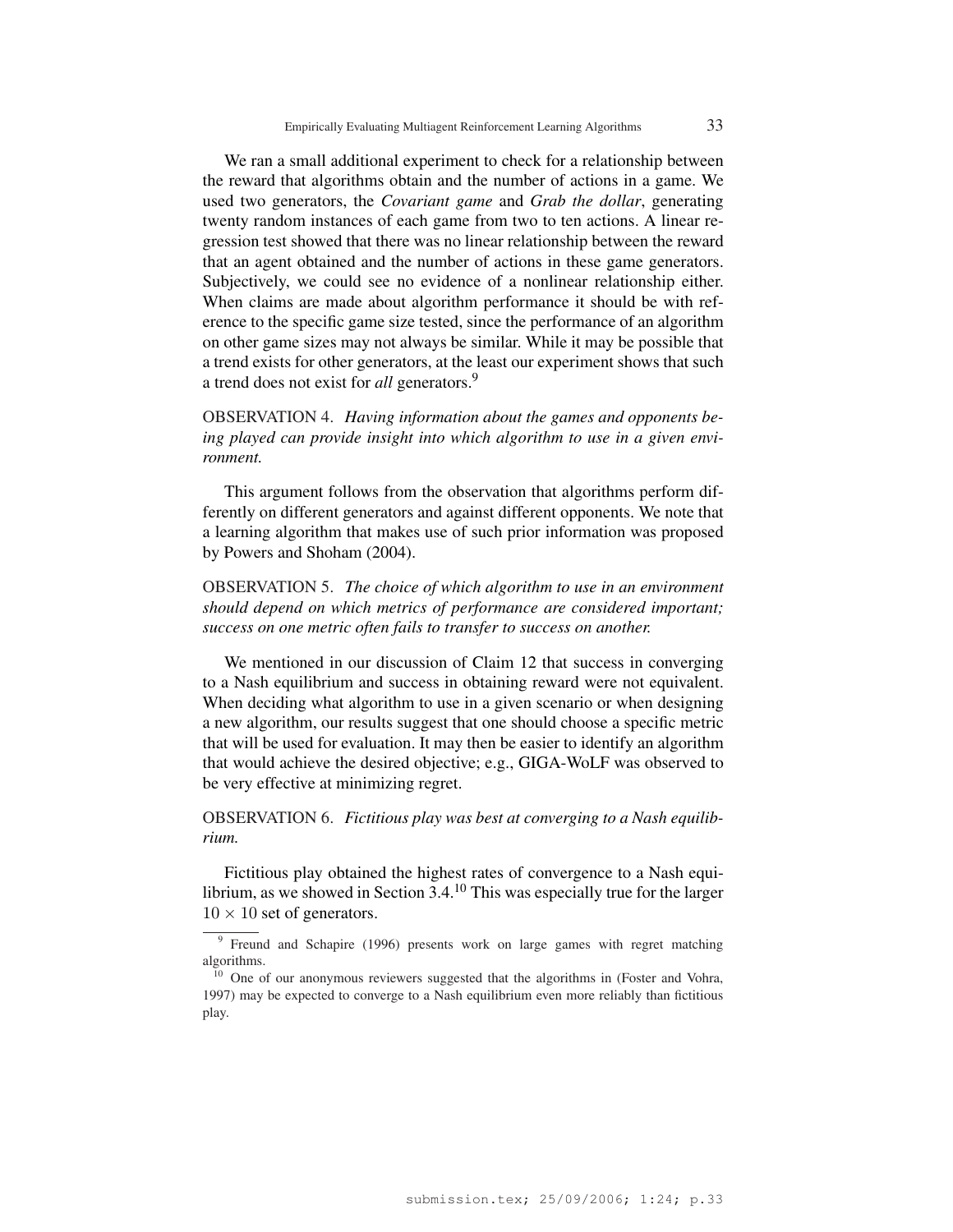# OBSERVATION 7. *If reward is important, then GSA or Q-learning are good options.*

Figure 4 showed that GSA and Q-learning obtained the highest reward averaged over all opponents and generators. Q-learning had the highest median reward and GSA had the highest mean reward. These algorithms both scored relatively well against each of the other opponent algorithms.

# OBSERVATION 8. *Iterated removal of dominated actions may benefit algorithms other than minimax-Q.*

As discussed in Claim 10, minimax-Q-IDR consistently achieved higher reward than minimax-Q and generally outperformed it. These algorithms play the same strategy except for the iterative removal of dominated strategies. As far as we know, the combination of IDR with the minimax-Q strategy is new to this paper; the approach of removing dominated strategies could be beneficial to other algorithms. We mention this as an open question in the conclusion.

### OBSERVATION 9. *Our platform made it easier to run large experiments.*

Our platform proved extremely useful for this research. It was a straightforward process to set up the parameters for each experiment. The platform then automatically split up the experiment into individual jobs for our cluster and these jobs were run in parallel. This system ran for seven weeks with an approximate total CPU time of two years. We were forced to rerun some portions of the experiments due to small cluster outages; nevertheless, our platform made it easy to combine all of our experimental results once all of our data had been collected.

The platform also served us well in the analysis phase of our experimental work. The GUI greatly speeded the selection of parameters of interest, and probably meant that we ran many more iterations of analysis (visualization, formation of a hypothesis, testing of the hypothesis through a new visualization, and so on) than we otherwise would have done. There was rarely a need to run new experiments when testing a new hypothesis as all of the data combinations were already present. When a smaller sub-experiment was necessary to test a hypothesis, this was set up by loading the configuration file from the main experiment, ensuring consistency with the parameters in the main experiment.

34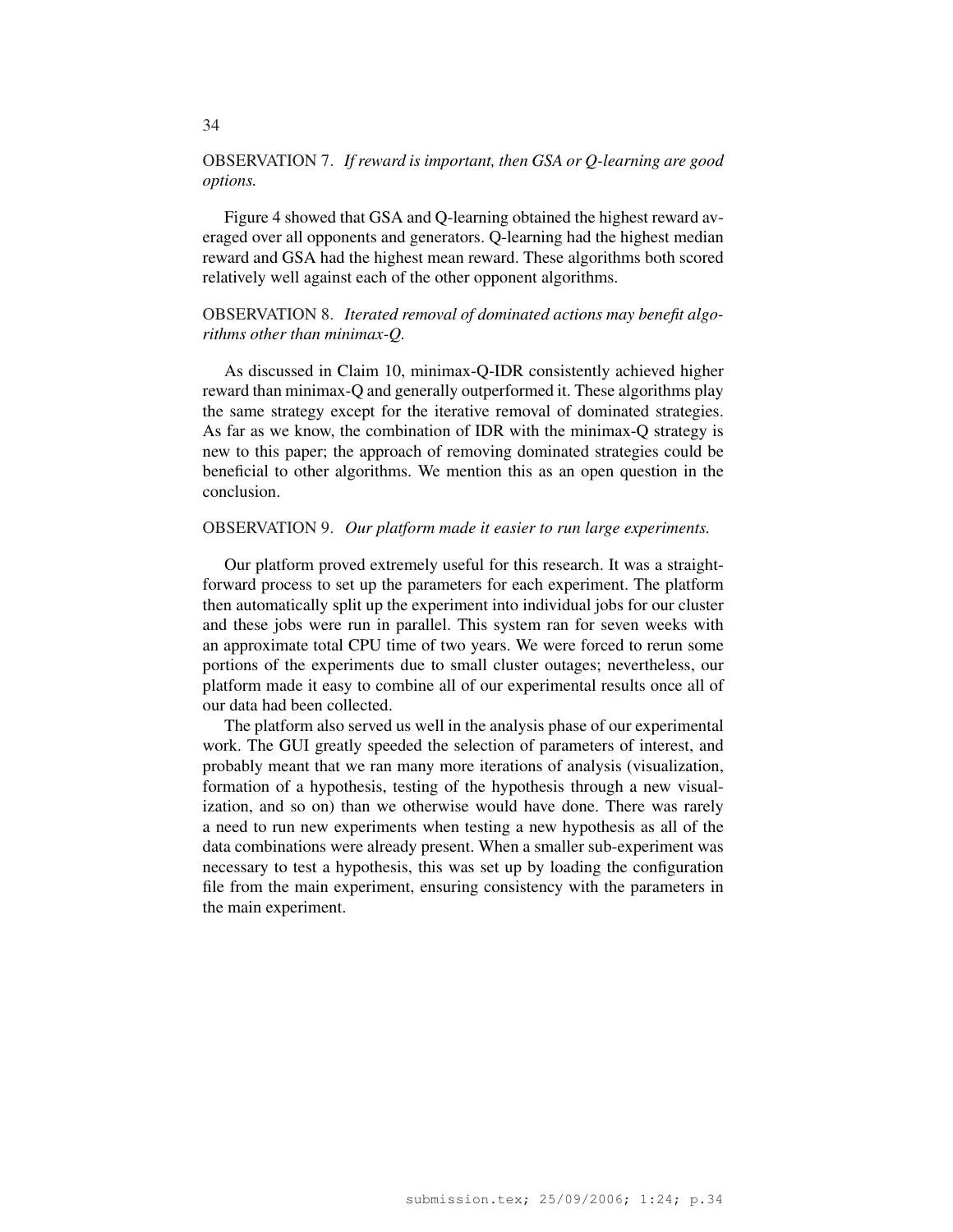#### 4. Conclusion

This article has described a platform for conducting experiments with multiagent reinforcement learning algorithms and the results of an experimental investigation conducted with this platform. One of the main lessons we learned is that it can be misleading to use a single metric to judge an algorithm's performance: each of our metrics described a different facet of an algorithm's performance, and performance as measured with different metrics was often only weakly correlated.

We end with some questions that were raised by our work, and that could serve as interesting directions for future study:

1. *What sorts of algorithms will dominate Q-learning?*

Q-learning proved to be surprising resilient for an algorithm that ignores the existence of other agents in the environment. Why was it able to obtain such impressive results? While of course algorithms could be specifically designed to target Q-learning, what sorts of general approaches would perform well against Q-learning and also perform well in other settings? What can we learn from the fact that Q-learning performs so well?

2. *Could other algorithms be improved by iteratively removing dominated actions and then applying the algorithm's strategy to the remaining payoff space?*

Minimax-Q-IDR produced better results over minimax-Q by following this strategy. Would this technique be useful to other algorithms?

3. *Why were our results on our set of 10x10 games qualitatively different from our results on our set of 2x2 games?*

We conducted an exploratory experiment with two generators, looking for a relationship between algorithm performance and game size. The results suggest that there was no clear relationship between reward performance and the number of actions in the game for any of the agents. However, we obtained consistently different results for the two generator sets. (For example, Figure 11 on page 28 showed that algorithms converge to an equilibrium less often in the set of generators with ten actions.) Was this due to different game structures, were the results random, or is there another explanation?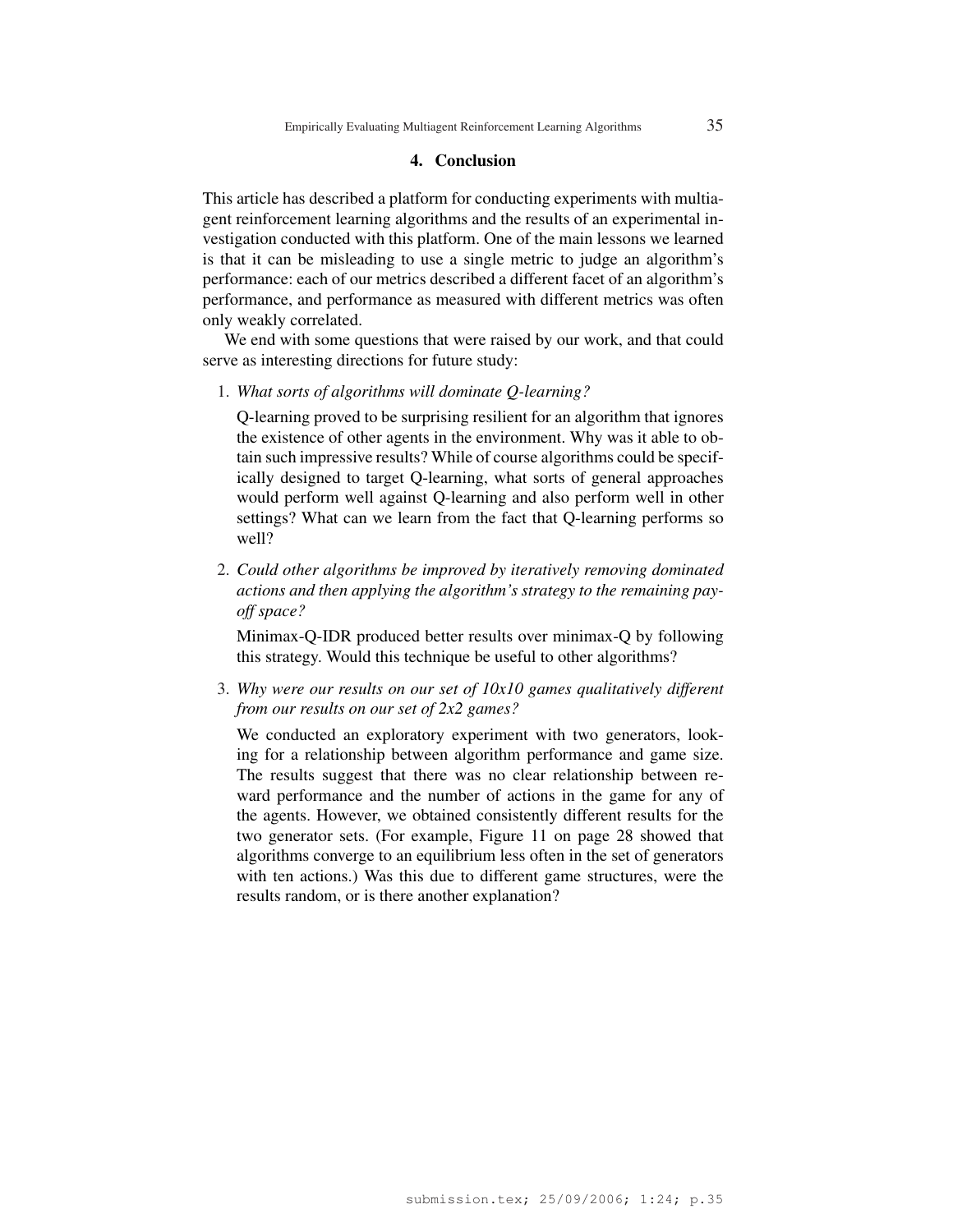#### References

- Axelrod, R.: 1987, *Genetic Algorithms and Simulated Annealing*, Chapt. The Evolution of Strategies in the Iterated Prisoner's Dilemma, pp. 32–41. Morgan Kaufman, Los Altos, CA.
- Bowling, M.: 2000, 'Convergence Problems of General-sum Multiagent Reinforcement Learning'. In: *ICML 7*. pp. 89 – 94.
- Bowling, M.: 2004, 'Convergence and no-regret in multiagent learning'. In: *NIPS 17*.
- Bowling, M. and M. Veloso: 2001a, 'Convergence of Gradient Dynamics with a Variable Learning Rate'. In: *ICML 18*.
- Bowling, M. and M. Veloso: 2001b, 'Rational and Convergent Learning in Stochastic Games'. In: *IJCAI 17*.
- Bowling, M. and M. Veloso: 2002, 'Scalable Learning in Stochastic Games'. In: *AAAI Workshop on Game Theoretic and Decision Theoretic Agents*.
- Brown, G.: 1951, 'Iterative Solution of Games by Ficticious Play'. In: *Activity Analysis of Production and Allocation*. New York.
- Claus, C. and C. Boutilier: 1997, 'The Dynamics of Reinforcement Learning in Cooperative Multiagent Systems'. In: *AAAI 4*. pp. 746 – 752.
- Foster, D. and R. Vohra: 1997, 'Regret in the On-line Decision problem'. 21, 40 55.
- Freund, Y. and Y. Schapire: 1996, 'Game theory, on-line prediction, and boosting'. In: *9th Annual Conference on Computational Learning Theory*. pp. 325 – 332.
- Fudenberg, D. and D. Levine: 1999, *The Theory of Learning in Games*. MIT Press.
- Fudenberg, D. and J. Tirole: 1991, *Game Theory*. MIT Press.
- Greenwald, A. and K. Hall: 2003, ''. In: *ICML 20*.
- Hart, S. and A. Mas-Colell: 2000, 'A Simple Adaptive Procedure Leading to Correlated Equilibrium'. *Econometrica* 68, 1127 – 1150.
- Hu, J. and M. Wellman: 1998, 'Multiagent Reinforcement Learning: Theoretical Framework and an Algorithm'. In: *ICML 15*. pp. 242 – 250.
- Kaelbling, L., M. Littman, and A. Moore: 1996, 'Reinforcement Learning: A Survey'. *Journal of Artificial Intelligence Research* 4, 237 – 285.
- Lipson, A.: 2005, 'An Empirical Evaluation of Multiagent Learning Algorithms'. Master's thesis, University of British Columbia, Vancouver, Canada.
- Littman, M.: 1994, 'Markov Games as a Framework for Multi-agent Reinforcement Learning'. In: *ICML 11*. pp. 157 – 163.
- Littman, M.: 2001, 'Friend-or-foe Q-learning in General-Sum Games'. In: *ICML 18*. pp. 322 – 328.
- McKelvey, R., A. McLennan, and T. Turocy: 2004, 'Gambit: Software Tools for Game Theory'. Version 0.97.0.6. http://econweb.tamu.edu/gambit.
- Nudelman, E., J. Wortman, K. Leyton-Brown, and Y. Shoham: 2004, 'Run the GAMUT: A Comprehensive Approach to Evaluating Game-Theoretic Algorithms'. In: *AAMAS 3*.
- Osborne, M. and A. Rubinstein: 1994, *A Course in Game Theory*. MIT Press.
- Powers, R. and Y. Shoham: 2004, 'New Criteria and a New Algorithm for Learning in Multi-Agent Systems'. In: *NIPS 17*.
- Powers, R. and Y. Shoham: 2005, 'Learning Against Opponents with Bounded Memory'. In: *IJCAI*.
- Rapoport, A., M. Guyer, and D. Gordon: 1976, *The 2x2 Game*. Univeristy of Michigan Press.
- Shoham, Y., R. Powers, and T. Grenager: 2003, 'Multi-Agent Reinforcement Learning: a critical survey'. Unpublished survey. http://robotics.stanford.edu/˜shoham/.
- Shoham, Y., R. Powers, and T. Grenager: 2004, 'On the Agenda(s) of Research on Multi-Agent Learning'. In: *2004 AAAI Fall Symposium in Artificial Multi-Agent Learning*.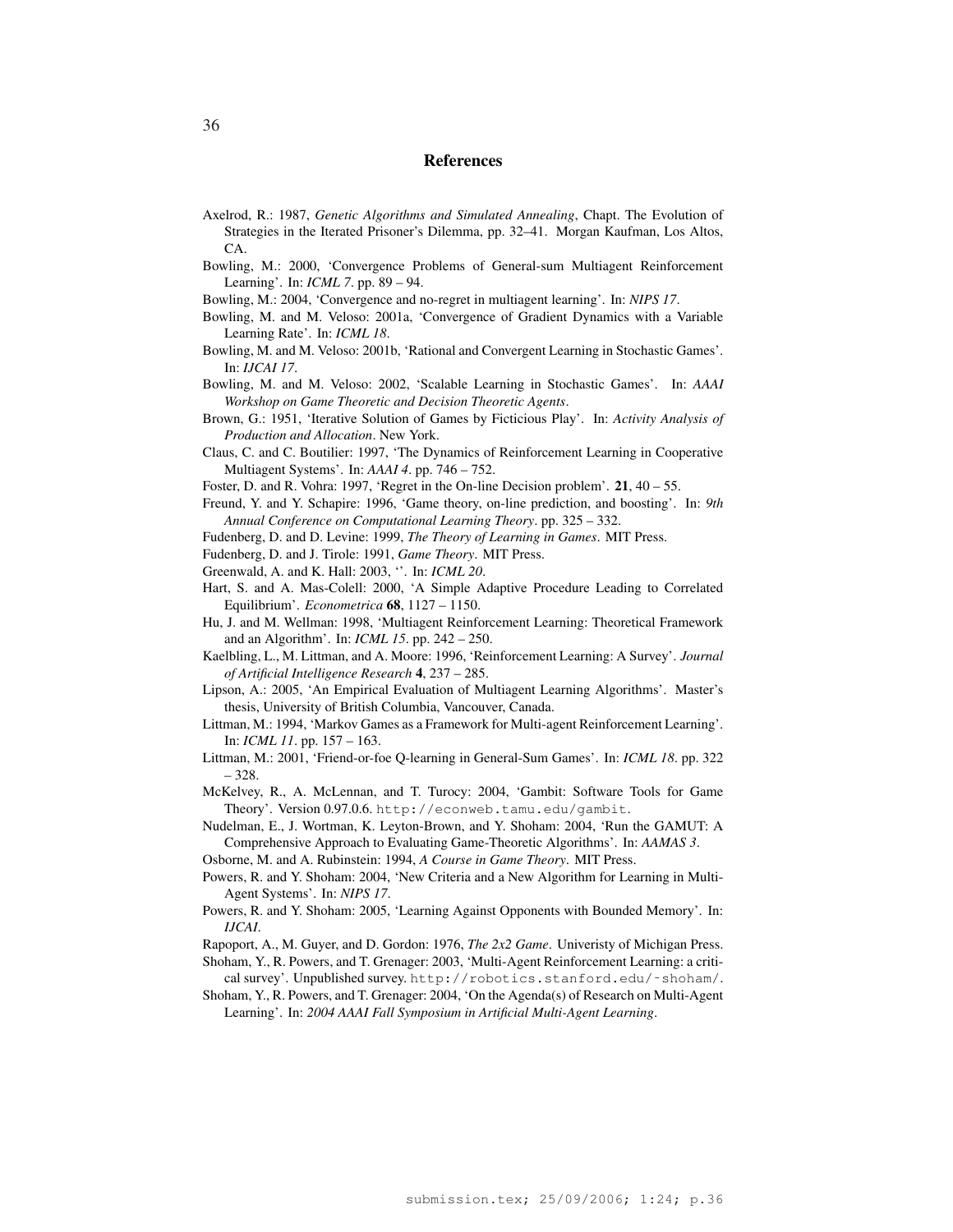- Shoham, Y., R. Powers, and T. Grenager: 2006, 'If Multi-agent Learning is the Answer, What is the Questions?'.
- Singh, S., M. Kearns, and Y. Mansour: 2000, 'Nash Convergence of Gradient Dynamics in General-Sum Games'. In: *UAI 16*.
- Spall, J. C.: 2003, *Introduction to Stochastic Search and Optimization: Estimation, Simulation and Control*. Hoboken, New Jersey: John Wiley & Sons.
- Tesauro, G.: 2003, 'Extending Q-Learning to General Adaptive Multi-Agent Systems'. In: *NIPS 16*.

Vu, T., R. Powers, and Y. Shoham: 2005, 'Learning Against Multiple Opponents'.

Walsh, W., D. Parkes, and R. Das: 2003, 'Choosing Samples to Compute Heuristic–Strategy Nash Equilibrium'. In: *AAMAS '03 Workshop on Agent–Mediated Electronic Commerce*.

Watkins, C. and P. Dayan: 1992, 'Q–Learning: Technical Note'. *Machine Learning* 8, 279– 292.

#### Appendix

### A. Visualization

In this appendix, we describe the visualization interface that we built as part of our platform.

Figure 2 presented a pipeline diagram for running experiments on the platform. The visualization phase was not shown in that diagram, but the process for visualizing results is now given in Figure 15. This process allows the user to visualize the results of metrics over a set of agents, generators, instances and iterations. The user is able to make these selections through the GUI displayed in Figure 16.



*Figure 15. The pipeline for visualizing the results of an experiment*

The first step in the visualization process is to select which set of agents we want to visualize. When we select agents *A* and *B*, we are pulling the data from *A* as the row player and *B* as the column player and vice versa. We can also choose to limit some of the agents to be row players and others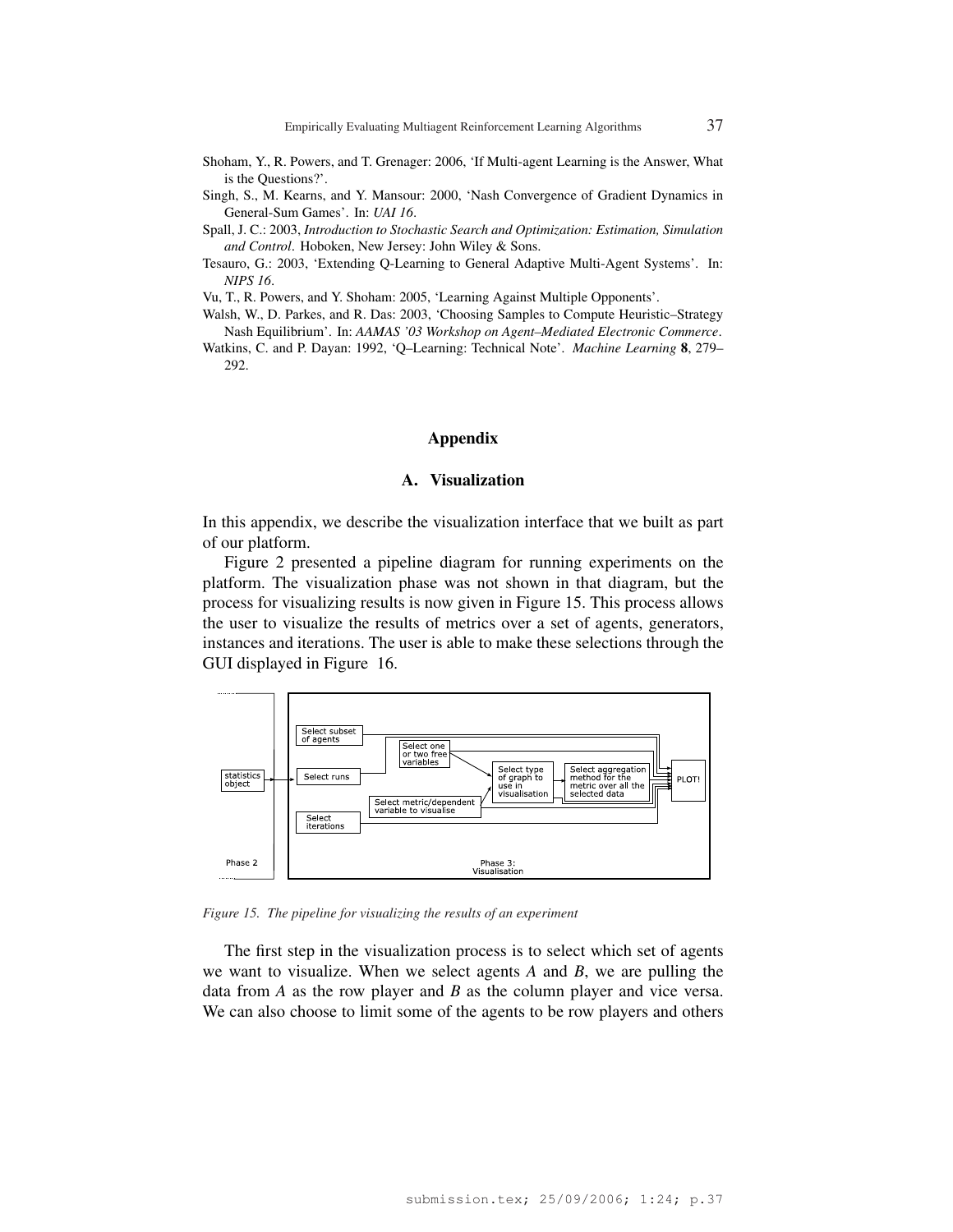

*Figure 16. The graphical user interface for controlling and setting the visualization process. This allows a user to specify what data they want to view, which metrics, how they should be combined and how to visualize these statistics.*

to be column players. In the upper left block of Figure 16, the fictitious play and minimax-Q-IDR agents have been selected. When a user clicks to select agents, a popup window such as the one shown in Figure 17 is displayed. This lists all of the agents that were used in the experiment and those agents that have been selected for visualization. Users are able to move agents between the two listboxes. Once users are satisfied with their choices, the new selection is shown in the relevant box in the interface shown in Figure 16.



*Figure 17. GUI for step 1 of the visualization process, selecting the agents*

38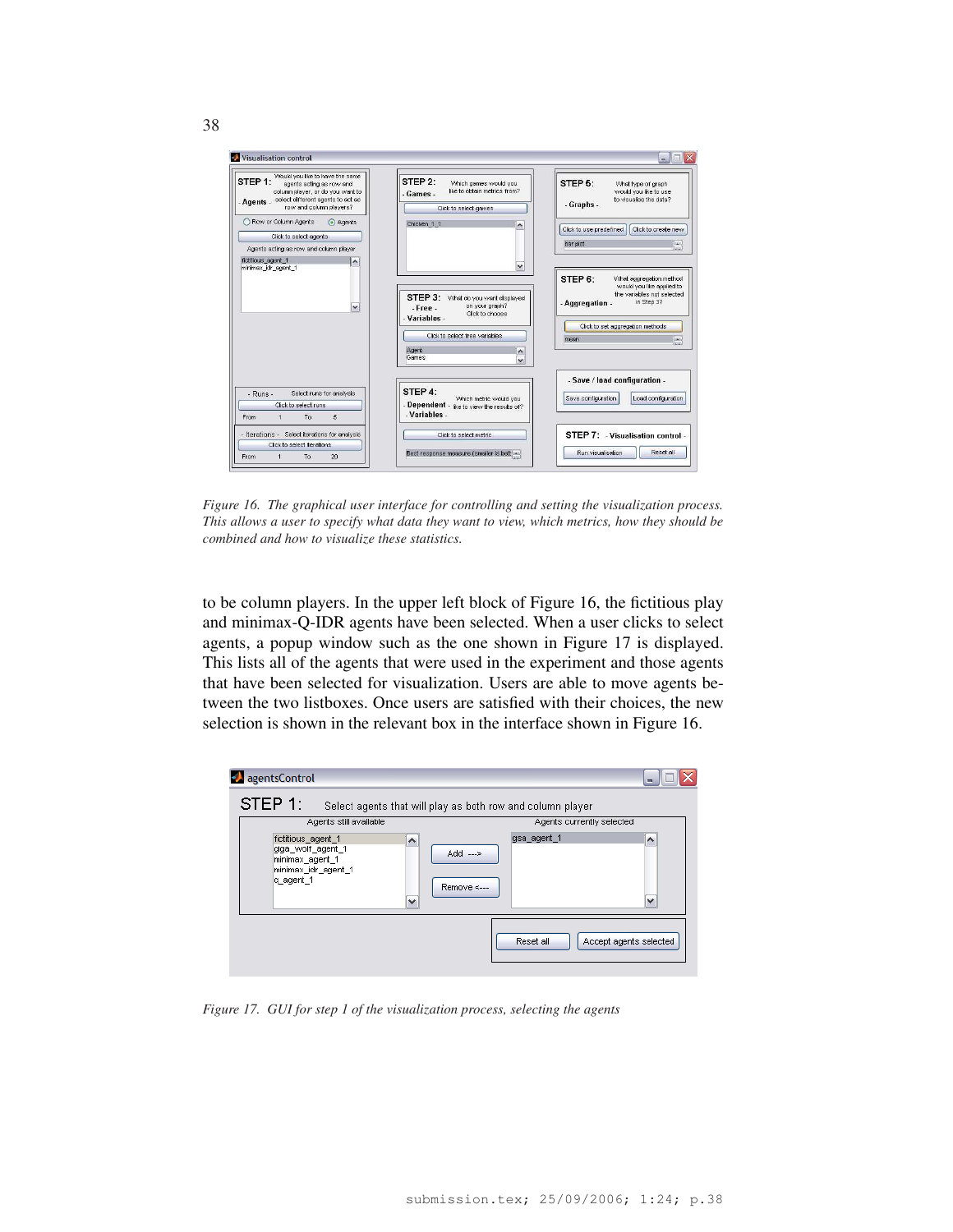The next step in the process is to decide from which runs or instances of the game generators we want to view metrics. A user can thus decide to use all instances, or perhaps only one instance per generator. Each instance or run is composed of a number of iterations. We can similarly chose from which iterations of the selected instances we want to view metrics. This provides control down to single stage game interactions between agents.

Once the user has selected the agents, runs and iterations that will be used in the visualization process, the next step is to select the game generators. The generators that are currently selected are displayed in the top middle listbox in the GUI of Figure 16.

The third step is to select free variables. These are the variables whose values will be varied in the visualization. The possible free variables are *agent, agent, games, iterations* and *runs/instances*. *Agent* is repeated twice because it allows metrics to be visualized over either pairs of agents or individual agents. The free variables form a four dimensional table. The dimensions are defined by (*algorithm pairing*, *game*, *run/instance*, *iteration*), which correspond to the possible free variables. Each cell in the table contains the results of all metrics recorded for that pairing of agents playing on a specific instance of a generator in one iteration/stage game. Selecting one or two free variables means that we want to project the table down to one or two dimensions. The dimensions of the table that are kept correspond to the free variables that are selected. The dimensions corresponding to the free variables that are not selected are the dimensions that are aggregated across in the projection. For example, if we wanted to view the performance of specific agents on specific games, then the free variables would be *agent* and *games*. The graph would show results for each agent on each game, but aggregated over all opponents, instances and iterations. If we want to obtain a statistic of how every agent did, but want an aggregated result against all opponents, on all games and all instances and iterations, the free variable would then just be *agent*. To view the performance of each agent against each opponent, the free variables would be *agent* and *agent* and the graph would show results for each combination of agents, aggregated over all the games, instances and iterations.

The fourth step in the process is to select the dependent variable. This corresponds to the metric that we want to visualize in a plot. The metrics that are available are those that were recorded during the experiment that we are visualizing.

The fifth step in the visualization process is to select the visualization routine that will be used to present the metric. Currently, there is a standard line plot, bar plot, box plot and scatter plot implemented.

Once free variables have been selected, the 4D table containing our data is reduced in dimensionality. The dimensions which correspond to the free variables that were not selected are eliminated through an aggregation method. The final step in the visualization process is to select this aggregation method.